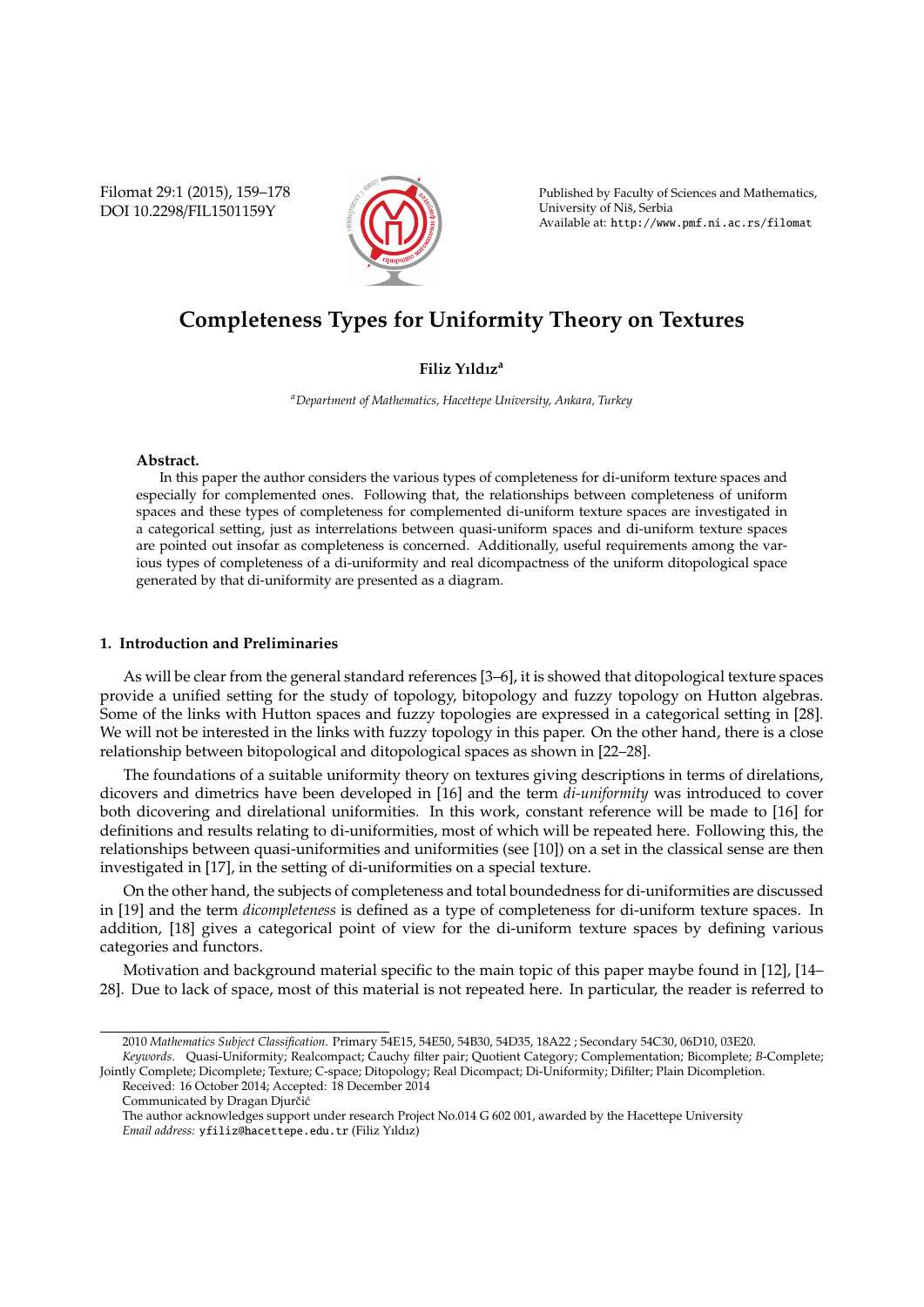[8, 9] for a more categorically based treatment of completeness and bitopological realcompactness which is the bitopological counterpart of classical *realcompactness* defined in [12].

In addition, the reader may consult [11] for terms from lattice theory not mentioned here. Also our standard reference for notions and results from category theory is [1] and if **A** is a category, Ob **A** will denote the class of objects and Mor **A** the class of morphisms of **A**.

In the present paper, a detailed analysis of the relationships among several certain types of completeness in the various categories of di-uniform texture spaces and the completeness of (quasi-)uniform spaces will be given. Accordingly, the layout of paper is as follows:

After presenting some preliminary material required for the paper, in Section 2 mainly, we introduce the category **ifDiU** of di-uniform texture spaces and the uniformly bicontinuous point functions satisfying a compatible condition. Following this, Section 3 considers the relationships between quasi-uniform spaces and the corresponding elements of category **ifDiU** in a categorical setting insofar as completeness is concerned.

Besides, in Section 4 after recalling the notions of *complementation, complemented texture* and the other concepts related with a complementation, the effect of a complementation on the di-uniformities is taken up. Accordingly, the subcategory **ifCDiU** of **ifDiU** whose objects are complemented di-uniform texture spaces, is established and a type of *completeness* peculiar to the category **ifCDiU** is introduced by defining a notion of *complemented difilter*. This section also contains another several definitions and results that are important in their own right, and which will also be needed later on.

Finally, Section 5 as the last part of paper, discusses the connections between the classical uniform spaces and the corresponding elements of category **ifCDiU** in a categorical setting insofar as completeness is concerned. As a result of these connections, by defining the various *types of completeness* for di-uniform texture spaces we proved some useful ditopological requirements which contain these types of completeness as well as the notion of *real dicompactness*. Following that, we conclude the paper by giving a diagram illustrates all those requirements.

Now we end this section by recalling some preliminary information and results that will enable the casual reader to follow the general ideas presented here.

**Textures** If *S* is a set, a *texturing* S of *S* is a subset of P(*S*) which is a point-separating, complete, completely distributive lattice containing *S* and ∅, and for which meet coincides with intersection and finite joins with union. The pair (*S*, S) is then called a *texture*.

*We regard a texture as a framework in which to do mathematics*.

For a texture (*S*, S), most properties are conveniently defined in terms of the *p-sets* and *q-sets*:

$$
P_s = \bigcap \{ A \in \mathcal{S} \mid s \in A \}, \quad Q_s = \bigvee \{ A \in \mathcal{S} \mid s \notin A \}
$$

On the other hand, as noted in [3] we may associate with  $(S, \delta)$  the C-space  $(S, \delta^c)$  that is, a  $T_0$  topological space with a completely distributive lattice of open sets, and then the frequently occurring relationship  $P_{s'} \nsubseteq Q_s$ ,  $s, s' \in S$ , is equivalent to  $s \omega_S s'$ , where  $\omega_S$  is the *interior relation* for the *C*-space  $(S, S^c)$ .

**Ditopological Texture Spaces** Since a texturing S need not be closed under the operation of taking the set-complement, the notion of topology is replaced by that of *dichotomous topology* or *ditopology*, namely a pair (τ, κ) of subsets of S, consists of the set τ of *open sets* and the set κ of *closed sets* satisfying some conditions. Hence a ditopology is essentially a "topology" for which there is no *a priori* relation between the open and closed sets. A ditopological texture space with respect to a ditopology  $(\tau, \kappa)$  on the texture (*S*, *S*) is denoted by  $(S, S, \tau, \kappa)$ . For details see [5].

**Functions Between Textures** The notions of *direlation* and *difunction* between textures are considered in detail in [5] and the category **dfTex** of textures and difunctions is introduced.

A *point function*  $\varphi$  between the base sets of two textures (*S*, *S*), (*T*, *T*) that preserves the interior relations, that is satisfying the condition  $s \omega_S s' \implies \varphi(s) \omega_T \varphi(s')$ , is called  $\omega$ -preserving. Hence, the category of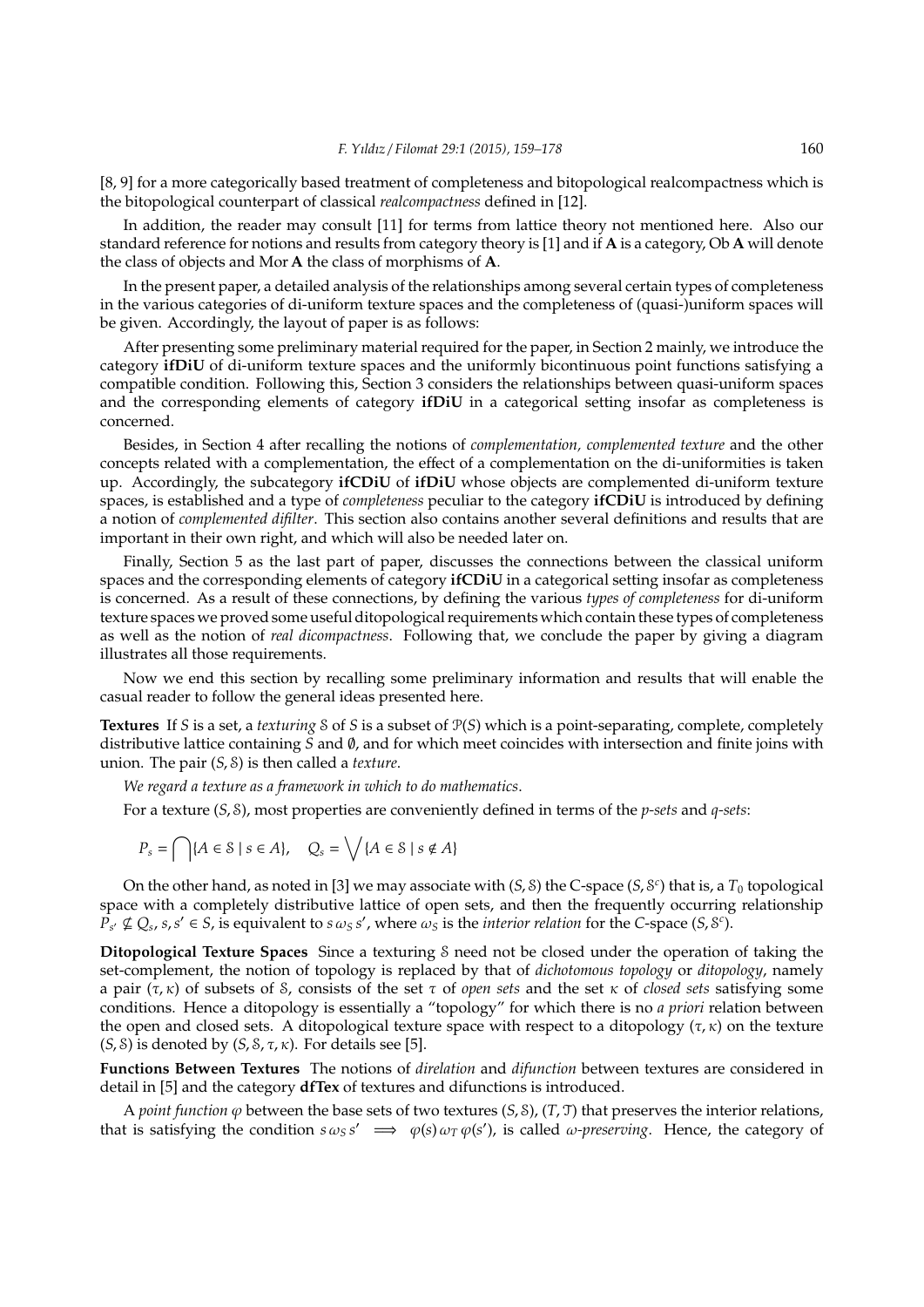textures and ω-preserving point functions is denoted by **ifTex**. This category which has products was introduced in [21] and some subcategories of it were defined in [20, 21, 24, 25]. Also, a major part of the theory of point functions may be found in [23, 24].

In general difunctions are not directly related to ordinary (point) functions between the base sets, but we recall from [5, Lemma 3.4] that if  $(S, S)$ ,  $(T, T)$  are textures and  $\varphi : S \to T$  a point function satisfying the compatibility condition  $P_s \nsubseteq Q_{s'} \implies P_{\varphi(s)} \nsubseteq Q_{\varphi(s')}$ , then the formulae

$$
f_{\varphi} = \bigvee \{ \overline{P}_{(s,t)} \mid \exists u \in S \text{ with } P_s \nsubseteq Q_u \text{ and } P_{\varphi(u)} \nsubseteq Q_t \},
$$
  

$$
F_{\varphi} = \bigcap \{ \overline{Q}_{(s,t)} \mid \exists v \in S \text{ with } P_v \nsubseteq Q_s \text{ and } P_t \nsubseteq Q_{\varphi(v)} \},
$$
\n(1.1)

define a difunction  $(f_\varphi, F_\varphi)$  from  $(S, \mathcal{S})$  to  $(T, \mathcal{T})$ .

Also the following equalities define the *inverse image* with respect to  $\varphi$  and  $(f_{\varphi}, F_{\varphi})$ 

$$
f_{\varphi}^{\leftarrow}B=F_{\varphi}^{\leftarrow}B=\varphi^{\leftarrow}B=\bigvee\{P_{u} \mid \varphi(u)\in B\}=\bigcap\{Q_{v} \mid \varphi(v)\notin B\}.
$$

for each  $B \in \mathcal{T}$ .

**Bicontinuity** A difunction or an  $\omega$ -preserving point function between the ditopological texture spaces, is called *bicontinuous* if the inverse image of every open set is open and the inverse image of every closed set is closed.

**Special Classes of Textures** The texture (*S*, S) is called *plain* if S is closed under arbitrary unions.

The more general class of nearly plain textures and the notion of ∗*-space*, required for the rest of paper, were introduced in [24]. Recall that a texture  $(S, S)$  is called *nearly plain* if given  $s \in S$  there exists a point  $a \in S$  satisfying  $Q_s = Q_a$  for which  $a \omega_s a$ . Clearly every ditopological plain texture space is nearly plain and ∗*-space*.

In this work, the set of plain points of a nearly plain texture (*S*, *S*) is denoted by  $S_p = \{s \in S \mid s \omega_s s\}$  such as in the papers [21–28].

Also the following notion, which is given in [26] and weaker than that of nearly plain texture, is required for the rest of paper:

Given  $s_1, s_2 \in S$  with  $s_1 \omega_S s_2$  if there exists  $u \in S_p$  with  $s_1 \omega_S u$  and  $u \omega_S s_2$  then the texture  $(S, S)$  is called *almost plain*.

In this work, the subconstruct of **ifTex** whose objects are plain is denoted by **ifPTex**. Recall from [20], **ifPTex** is a full, isomorphism-closed, concretely reflective subconstruct of **ifTex**.

Note that **ifPTex** coincides with the category **fPTex** given in [5] and we recall that **fPTex** is isomorphic to **dfPTex**, which is defined in [5], and consisting of plain textures and **dfTex**-morphisms. Consequently, **ifPTex** is isomorphic to **dfPTex**.

We denote by **ifDitop** (see [21]) the category of ditopological texture spaces and bicontinuous **ifTex**morphisms. Clearly **ifDitop** is topological category over **ifTex**. In addition, the following proposition which is given in [21] with its proof, will be required for the rest of paper.

**Proposition 1.1.** An **ifTex** morphism  $\varphi$  :  $S \to T$  is an **ifTex**-isomorphism if and only if

**i)** ϕ *is bijective,* **ii)**  $P_s \subseteq Q_u$  then  $P_{\varphi(s)} \subseteq Q_{\varphi(u)}$ .

Similar to Proposition 1.1, **ifDitop***-isomorphisms* are characterized in [21]. Hence, it can be seen that an **ifDitop**-isomorphism is in fact a bicontinuous **ifTex**-isomorphism such that its inverse is also bicontinuous.

For the benefit of reader, let us give three useful examples: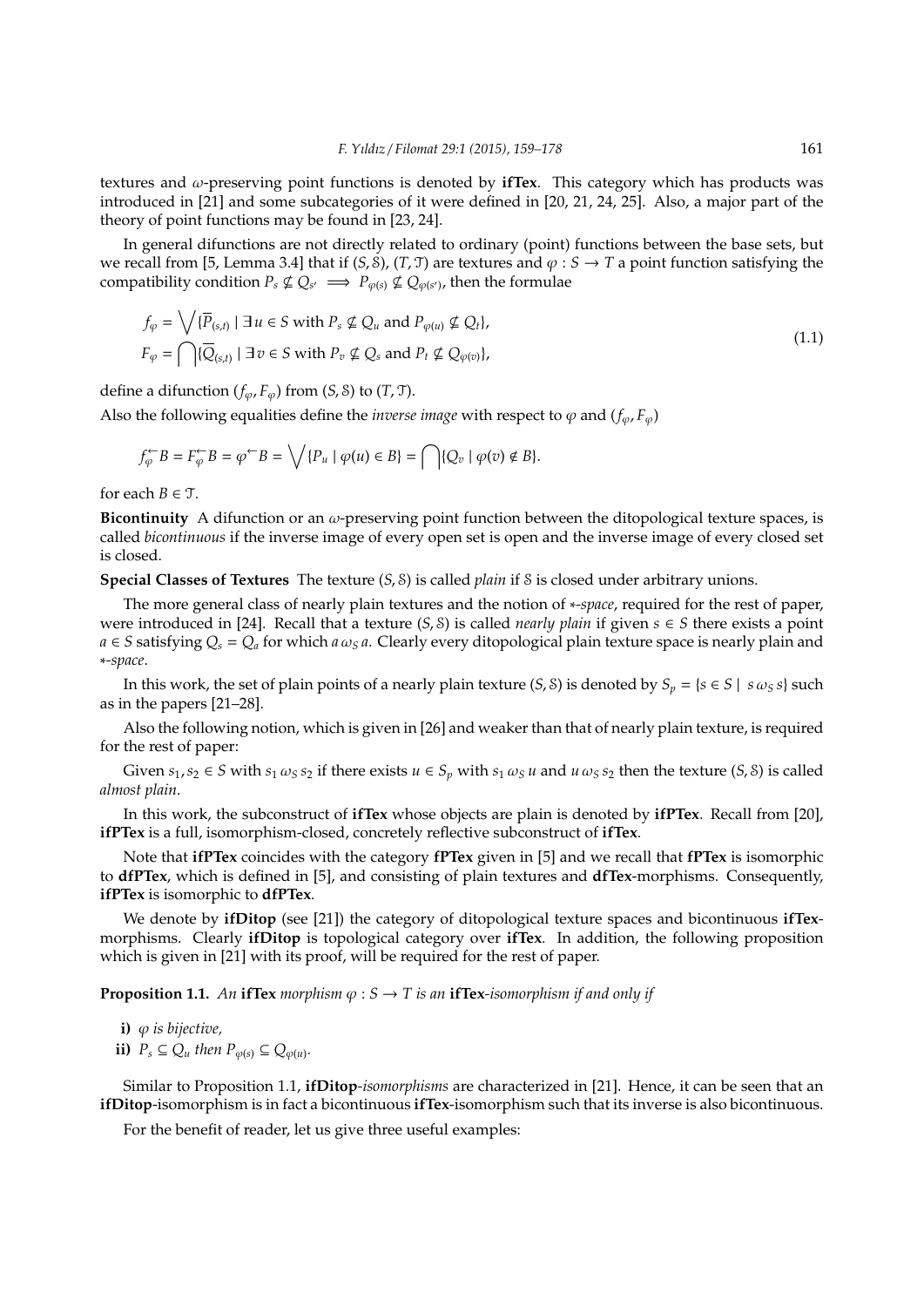**Examples 1.2.** (1) *For any set X,* (*X*, P(*X*)) *is the discrete texture representing the usual set structure of X. Clearly, P<sub>x</sub>* = {*x*},  $Q_x = X \setminus \{x\}$  *for all*  $x \in X$ *. Hence,*  $(X, \mathcal{P}(X)) \in \text{Ob}$  **ifPTex***. Also for any topology*  $\mathcal{T}$  *on* X,  $(\mathfrak{T}, \mathfrak{T}^c)$  *is a ditopology on*  $(X, \mathfrak{P}(X))$  *where*  $\mathfrak{T}^c = \{X \setminus G \mid G \in \mathfrak{T}\}.$ 

*Moreover, for any bitopology* (*u*, *v*) *on X,* (*u*, *v c* ) *is a ditopology on* (*X*, P(*X*))*.*

- (2) *Consider the real texture* (R, R)*. Here* R *denotes the set of real numbers and* R *is the texturing* {(−∞,*r*] | *r* ∈  $\mathbb{R}$  ∪ { $(-\infty, r) \mid r \in \mathbb{R}$  ∪ { $\mathbb{R}, \emptyset$ }*. Here P<sub>r</sub>* =  $(-\infty, r]$  *and Q<sub>r</sub>* =  $(-\infty, r)$  *for all r*  $\in \mathbb{R}$ *, thus* ( $\mathbb{R}, \mathbb{R}$ )  $\in$  Ob **ifPTex***. In addition, the natural ditopology on*  $(\mathbb{R}, \mathcal{R})$  *is*  $(\tau_{\mathbb{R}}, \kappa_{\mathbb{R}})$ *, where*  $\tau_{\mathbb{R}} = {(-\infty, r) | r \in \mathbb{R} \cup {\mathbb{R}, \emptyset}$  *and*  $\kappa_{\mathbb{R}} =$ {(−∞,*r*] | *r* ∈ R} ∪ {R, ∅}*. Thus real ditopological texture space is denoted by* (R, R, τR, κR) *in this context.*
- (3) For  $\mathbb{I} = [0, 1]$  define  $\mathbb{I} = \{[0, t] \mid t \in [0, 1]\} \cup \{[0, t] \mid t \in [0, 1]\}$ *. We will refer to*  $(\mathbb{I}, \mathbb{I})$  as the unit *interval texture. Here P<sub>t</sub>* = [0, *t*] *and*  $Q_t$  = [0, *t*) *for all*  $t \in \mathbb{I}$  *and*  $(\mathbb{I}, \mathbb{J}) \in \mathbb{O}$ **b ifPTex***. Also the equalities*  $\tau_{\mathbb{I}} = \{ [0,r) \mid 0 \le r \le 1 \} \cup \{ \mathbb{I} \}, \kappa_{\mathbb{I}} = \{ [0,r] \mid 0 \le r \le 1 \} \cup \{ \emptyset \}$  *defines a ditopology, called the natural ditopology on* (I, J). Thus the notation (I, J,  $\tau_{\rm I}$ ,  $\kappa_{\rm I}$ ) will denote the ditopological unit interval texture space.  $\Box$

Now let us recall the other required notions for the present paper:

*T***-Lattices of Real (Di)Functions** Unlike the classical case given in [12], the families BDF(*S*) = {(*f*, *F*) | (*f*, *F*) :  $(S, S, \tau, \kappa) \to (\mathbb{R}, \mathbb{R}, \tau_{\mathbb{R}}, \kappa_{\mathbb{R}})$  is bicontinuous difunction} and  $BA(S) = {\varphi \mid \varphi : (S, S, \tau, \kappa) \to (\mathbb{R}, \mathbb{R}, \tau_{\mathbb{R}}, \kappa_{\mathbb{R}})}$  is ω-preserving and bicontinuous point function} given in [24], are not rings but *T*-lattices. Such parts of the theory of *T*-lattice developed in [2] and required here, have already been given in [22, 24–26], and will not be repeated.

**Separation Axioms in Textures** The basic separation axioms for ditopological texture spaces are discussed in [7] and the reader is referred to it for the definitions of  $T_0$ , complete bi-regularity and bi- $T_2$  which effectively represents the Hausdorff axiom in this context, also to [24, Proposition 1.1] for a characterization of complete biregularity suitable for our present purposes.

**Real Dicompact Texture Spaces** Based on the foundation laid in [24], the author presents in [25] a suitable realcompactness structure for ditopological texture spaces, under the name *real dicompactness* as a natural counterpart of the classical notion of *realcompactness* defined in [12], also proves that the real ditopological space ( $\mathbb{R}, \mathbb{R}, \tau_{\mathbb{R}}, \kappa_{\mathbb{R}}$ ) given as Examples 1.2(2), is real dicompact.

**Dicovers:** A set  $\mathcal{D} \subseteq \mathcal{S} \times \mathcal{S}$  is called a *difamily* on the texture (*S*, *S*) and a difamily  $\mathcal{C} = \{(A_j, B_j) | j \in J\}$ of elements of  $S \times S$  which satisfies  $\bigcap_{j \in J_1} B_j \subseteq \bigvee_{j \in J_2} A_j$  for all partitions  $(J_1, J_2)$  of  $J$ , including the trivial partitions, is called a *dicover* of (*S*, S). This notion defined in [4] is the textural counterpart of the notion *dual cover* introduced in [2].

**Uniformity on Textures :** Just as uniformities can be described by using covers in the classical case so a suitable uniformity theory on textures can be described in terms of dicovers and the resulting structure is called *dicovering uniformity*, defined in [16, Definition 3.6]. In particular, the same uniformity theory on textures can be described in terms of direlations as well and the term *direlational uniformity* is used for direlational case.

**Uniform Ditopology:** Recall that just as a uniformity in the classical sense determines a topology called the uniform topology, so a di-uniformity determines a ditopology called the *uniform ditopology* introduced in [16].

**Difilters** An appropriate notion of "filter" on a texture would seem to be that of *difilter* by the notation  $\mathcal{F} \times \mathcal{G}$ , defined in [19]. It follows from the definition that the difilters are very general, so we imposes a suitable "regularity" condition on them. The related details about *(regular) difilters* are given in [19, 21, 24].

**Dicomplete Texture Spaces:** The subjects of completeness and total boundedness for di-uniformities are discussed in [19]. Particularly, the notions of *Cauchy difilter* and *dicompleteness* as completeness of di-uniform texture spaces are defined as follows:

**Definition 1.3.** *Let* (*S*, S) *be a texture and* υ *a dicovering uniformity on* (*S*, S)*.*

- 1. *A difilter*  $\mathcal{F} \times \mathcal{G}$  *on* (*S*,  $\mathcal{S}$ ) *is said to be Cauchy if* ( $\mathcal{F} \times \mathcal{G}$ )  $\cap \mathcal{C} \neq \emptyset$  *for all*  $\mathcal{C} \in \mathcal{V}$ *.*
- 2. (*S*, S, υ) *is called dicomplete if every regular Cauchy difilter is diconvergent.*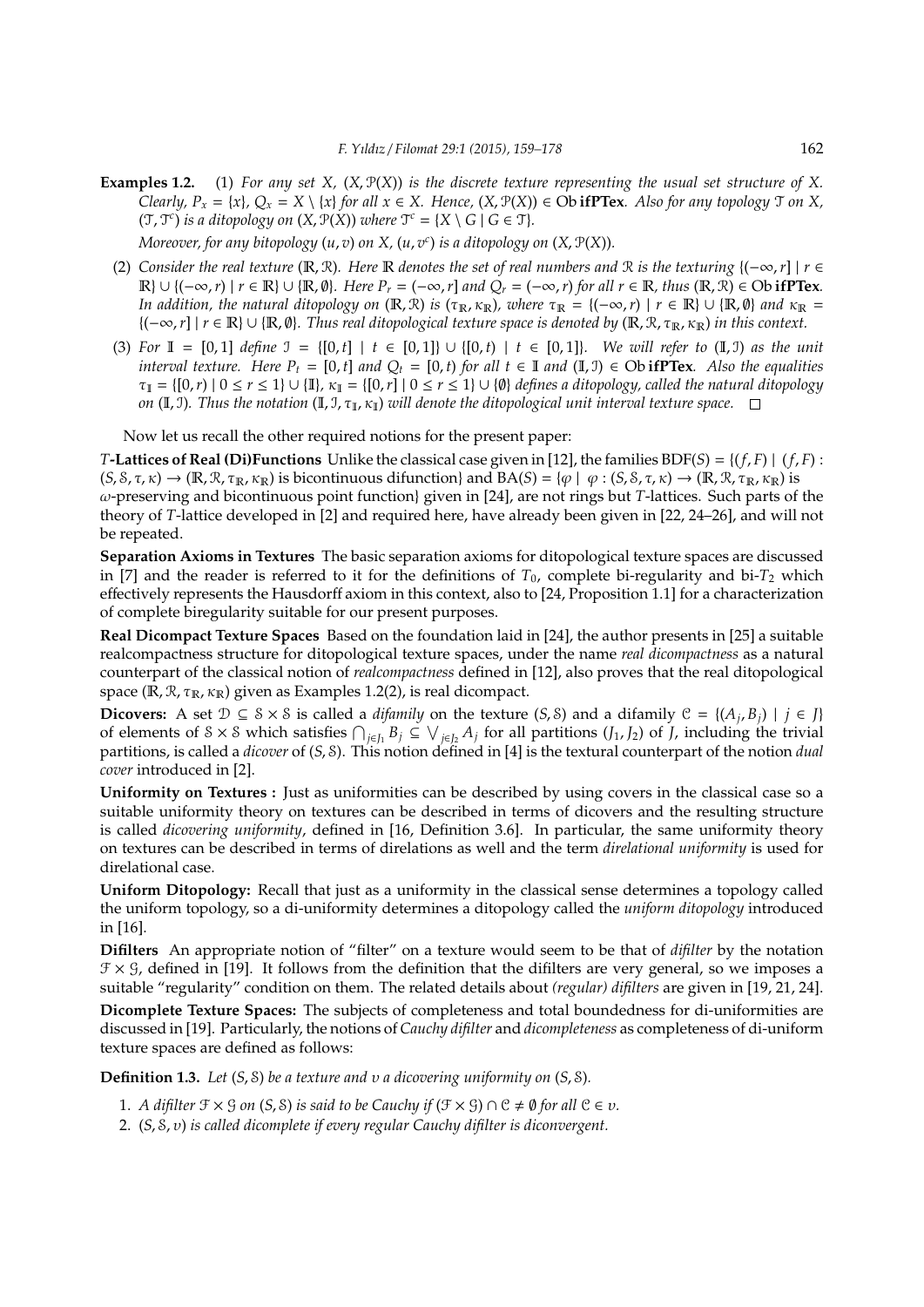Here note that diconvergency of difilters on a texture will be with respect to the uniform ditopology. For another details about dicompleteness see [27].

In addition, a certain type of completion for di-uniformities on an almost plain texture is constructed under the name *plain dicompletion* in [27]. Particularly, [27] associates the completeness of a certain diuniform texture space with the real dicompactness of compatible ditopological texture space and we continue to work within the same framework in the final section of the present paper.

# **2. The Category ifDiU**

In this section, we will introduce the category of di-uniform texture spaces and  $\omega$ -preserving, uniformly bicontinuous point functions, and will consider some related categories.

Firstly, recall from [18, Definition 4.4] that for direlational uniformities U and V, an  $\omega$ -preserving point function  $\varphi$  : (*S*, *S*, U)  $\rightarrow$  (*T*, *T*, *V*) is called U-*V* (*direlational*) *uniformly bicontinuous* if (*r*, *R*)  $\in$  *V* then  $\varphi^{-1}(r, R) \in \mathcal{U}.$ 

In a similar way, we will define the notion of *dicovering uniform bicontinuity* for an ω-preserving point function. Before it, we need to mention what we mean by the inverse image of a dicover under an  $\omega$ -preserving point function.

For this, let  $\varphi$  : *S*  $\rightarrow$  *T* be an  $\omega$ -preserving point function and C a dicover on (*T*, *T*) then the inverse image of  $\mathfrak C$  under  $\varphi$  is defined as:

$$
\varphi^{-1}\mathcal{C} = \{(\varphi^{\leftarrow}A, \varphi^{\leftarrow}B) \mid A\mathcal{C}B\}
$$

Clearly the difamily  $\varphi^{-1}$ C is a dicover since C is dicover and the delta refinement [16] of  $\varphi^{-1}$ C is defined as follows:

$$
(\varphi^{-1}\mathcal{C})^{\Delta} = \{(\mathrm{St}(\varphi^{-1}\mathcal{C}, P_s), \mathrm{CSt}(\varphi^{-1}\mathcal{C}, Q_s)) \mid s \in S^{\flat}\}\
$$

where  $St(\varphi^{-1} \mathcal{C}, P_s) = \bigvee \{\varphi \subset A_i \mid i \in I, P_s \nsubseteq \varphi \subset B_i\} \in S$ ,  $CSt(\varphi^{-1} \mathcal{C}, Q_s) = \bigcap \{\varphi \subset B_i \mid i \in I, \varphi \subset A_i \nsubseteq Q_s\} \in S$ ,  $C = \{(A_i, B_i) \mid i \in I\}$  and  $S^{\flat} = \{s \mid S \neq Q_s\}.$ 

Now, we will present some propositions and results required for the rest of paper. Firstly, if we recall the equality  $(f_{\varphi}, F_{\varphi})^{-1}C = \{ (F_{\varphi} \leftrightarrow A, f_{\varphi} \leftrightarrow B) \mid ACB \}$  by [16], the following will be obvious:

**Proposition 2.1.** *Let* (*S*, *S*) *and* (*T*, *T*) *be textures*,  $\varphi$  : *S*  $\rightarrow$  *T an*  $\omega$ -preserving point function and ( $f_{\varphi}$ ,  $F_{\varphi}$ ) : (*S*, *S*)  $\rightarrow$  $(T, \overline{T})$  the corresponding difunction. Then the equality  $\varphi^{-1}C = (f_{\varphi}, F_{\varphi})^{-1}C$  is satisfied for a dicover  $\overline{C}$  on  $(T, \overline{T})$ .

Hence, by Proposition 2.1 and the definition of dicovering uniform bicontinuity for a difunction, we have:

**Proposition 2.2.** *Suppose that*  $(S, S, U)$  *and*  $(T, \mathcal{T}, V)$  *are dicovering uniform texture spaces,*  $\varphi : S \to T$  *an*  $\omega$ *preserving point function, and*  $(f_\varphi, F_\varphi) : (S, S) \to (T, T)$  *the corresponding difunction. In this case,*  $(f_\varphi, F_\varphi)$  *is* dicovering uniformly bicontinuous if and only if  $\mathcal{C}\in\mathcal{V}\implies (\varphi^{-1}\mathcal{C})^{\Delta}\in\mathcal{U}.$ 

According to the above statements, the following definition can be given:

**Definition 2.3.** *Let* (*S*, *S*, *U*), (*T*, *T*, *V*) *be dicovering uniform texture spaces and*  $\varphi$  : *S*  $\rightarrow$  *T* an  $\omega$ -preserving point *function.* If  $C \in V \implies (\varphi^{-1}C)^{\Delta} \in U$  then  $\varphi$  is called  $U-\nu$  dicovering uniformly bicontinuous.

Thus we have:

**Corollary 2.4.** *Let* (*S*, *S*, *U*)*,* (*T*, *T*, *V*) *be direlational uniform texture spaces and*  $\varphi$  *: <i>S*  $\rightarrow$  *T* an  $\omega$ -preserving point *function. In this case,* ϕ *is direlational uniformly bicontinuous if and only if* ϕ *is dicovering uniformly bicontinuous.*

*Proof.* As we can associate a dicovering uniformity with a given direlational uniformity by [16, Theorem 3.7] which expresses the equivalence of these, the proof is trivial from Definition 2.3.  $\Box$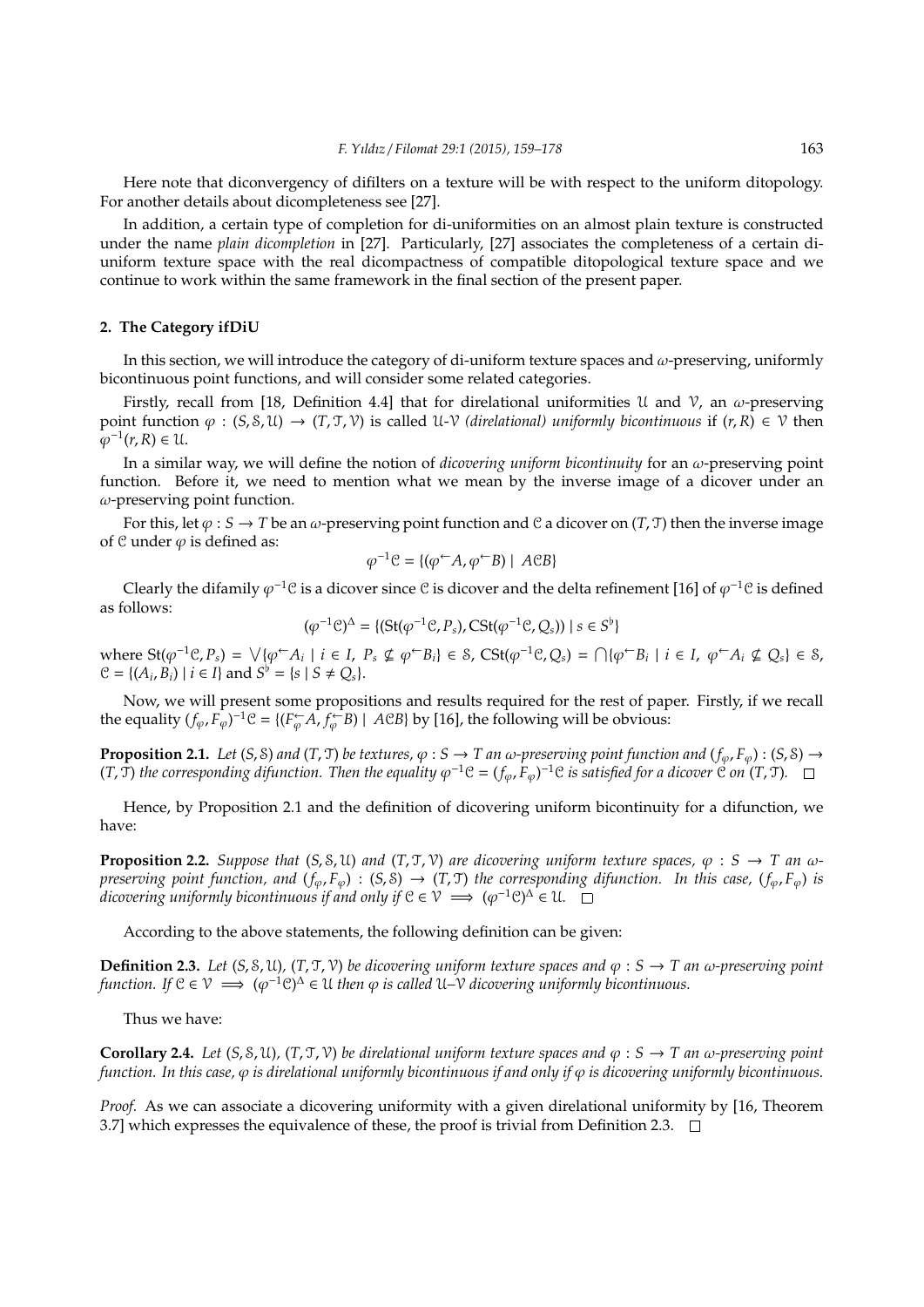**Note 2.5.** *On account of Corollary 2.4, in what follows we will use the term uniform bicontinuity for an* ω*-preserving point function to refer to dicovering uniform bicontinuity and direlational uniform bicontinuity, in general.*

Therefore, by Proposition 2.2 and Definition 2.3 we have:

**Corollary 2.6.** An  $\omega$ -preserving point function  $\varphi$  : (*S*, *S*, *U*)  $\rightarrow$  (*T*, *J*, *V*) is uniformly bicontinuous if and only if the *corresponding difunction*  $(f_{\varphi}, F_{\varphi})$  :  $(S, \mathcal{S}, \mathcal{U}) \rightarrow (T, \mathcal{T}, \mathcal{V})$  *is uniformly bicontinuous.* 

It is clear that if  $\varphi$  satisfies the condition  $C \in V \implies \varphi^{-1}C \in \mathcal{U}$  then  $\varphi$  is uniformly bicontinuous, since  $\varphi^{-1}$ C  $\in \mathcal{U}$  implies that  $(\varphi^{-1} \mathcal{C})^{\Delta} \in \mathcal{U}$ .

On the contrary, we have the following:

**Proposition 2.7.** *Suppose that* (*S*, S, U) *is a dicovering uniform texture space and* (*T*, T, V) *a dicovering uniform plain texture space. If*  $\varphi$  :  $S \to T$  *is an*  $\omega$ *-preserving point function then the following are equivalent:* 

i) ϕ *is uniformly bicontinuous.*

ii)  $\mathcal{C} \in \mathcal{V} \implies \varphi^{-1} \mathcal{C} \in \mathcal{U}$ .

- iii)  $C \in \mathcal{V} \implies (f_{\varphi}, F_{\varphi})^{-1}C \in \mathcal{U}$
- iv) (*f*ϕ, *F*ϕ) *is uniformly bicontinuous.*

*Proof. i*)  $\Rightarrow$  *ii*) is clear from [27, Lemma 2.14], *ii*)  $\Rightarrow$  *iii*) is seen by using Proposition 2.1 and *iv*)  $\Rightarrow$  *i*) is proved by Corollary 2.6. In addition,  $iii) \Rightarrow iv$  is obvious from the definition of uniform bicontinuity for a difunction and the fact that  $(f_\varphi, F_\varphi)^{-1} \mathcal{C} \in \mathcal{U}$  implies  $((f_\varphi, F_\varphi)^{-1} \mathcal{C})^{\Delta} \in \mathcal{U}$ .

Now let us give some considerations in order to describe a category of di-uniform texture spaces:

First of all, we can define the category of direlational uniformities and uniformly bicontinuous **ifTex**morphisms since the uniform bicontinuity with respect to direlational uniformities is preserved under composition of  $\omega$ -preserving point-functions and the identity point function is  $\omega$ -preserving, uniformly bicontinuous, moreover, it is identity for composition. We will denote this category by **D**.

Likewise, dicovering uniformities and uniformly bicontinuous **ifTex**-morphisms form a category. Indeed, if the  $\omega$ -preserving point functions  $\varphi$ ,  $\psi$  are dicovering bicontinuous then they are direlational bicontinuous by Corollary 2.4, so  $\varphi \circ \psi$  is direlational bicontinuous by the definition of composition for point functions and finally,  $\omega$ -preserving composite point function  $\varphi \circ \psi$  is dicovering bicontinuous. We will denote this category by **E**.

If we take the notations  $U : D \to \text{if}\text{Text}, V : E \to \text{if}\text{Text}$  denoting obvious forgetful functors then the categories (**D**, *U*) and (**E**, *V*) are concrete over **ifTex**. Therefore we have:

**Theorem 2.8.** (**D**, *U*) *and* (**E**, *V*) *are concretely isomorphic categories.*

*Proof.* With the above facts, the proof is trivial by using Corollary 2.4 and [16, Proposition 5.20, Theorem  $3.7$ ].  $\Box$ 

As a result of Theorem 2.8, we will use the term *di-uniformity* to refer to both direlational and dicovering uniformities on a texture.

We are now in a position to define the category **ifDiU** whose objects are di-uniform texture spaces and morphisms are  $\omega$ -preserving, uniformly bicontinuous point functions.

It is clear that **ifDiU** is concrete category over **ifTex** with respect to the forgetful functor which we will denote by  $\mathfrak{M} : \mathbf{ifDiv} \to \mathbf{ifText}$  defined as  $(S, \mathcal{S}, \mathcal{U}) \mapsto (S, \mathcal{S})$ . Now we have the following:

**Lemma 2.9.** The source  $((S, S, U), ((S, S, U) \xrightarrow{\varphi_j} (S_j, S_j, U_j))_{j \in J})$  in **ifDiU** is  $\mathfrak{M}\text{-initial}$  (see [1]) if and only if  $\delta =$  $\{(\varphi_j^{-1}\vartheta)^\Delta \mid \vartheta \in \mathfrak{U}_j, j \in J\}$  is a subbase for the di-uniformity  $\mathfrak{U}$ . In other words, the di-uniformity  $\mathfrak{U}$  generated by  $\delta$ , *is the coarsest dicovering uniformity on* (*S*, S) *for which the* ω*-preserving point functions* ϕ*<sup>j</sup> , j* ∈ *J, are uniformly bicontinuous.*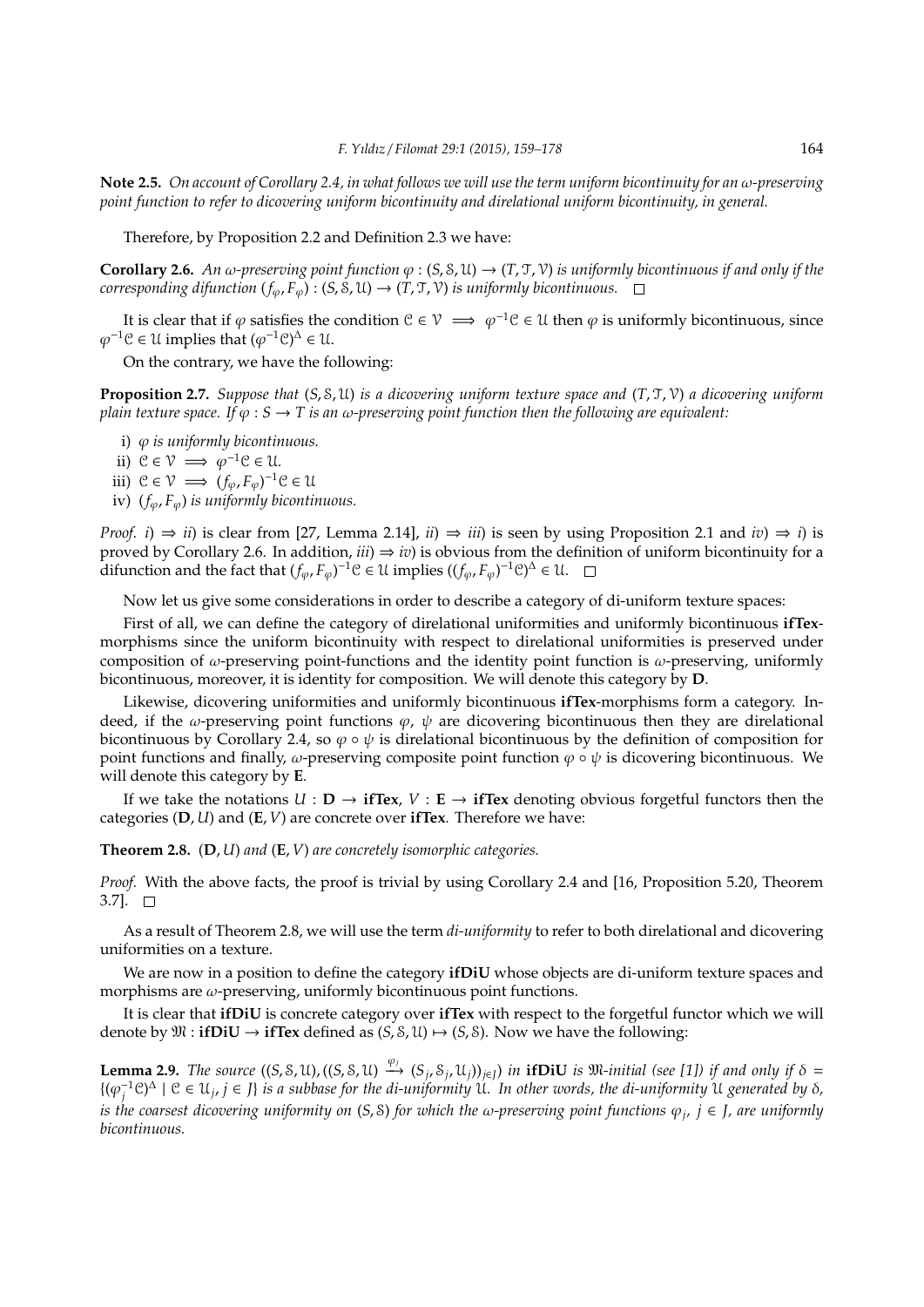*Proof.* It is similar to the proof of [18, Lemma 2.4].  $\Box$ 

Hence, the next theorem is clear from Lemma 2.9 by using the notions of *topological functor* and *topological category* given in [1].

**Theorem 2.10.** *The forgetful functor*  $\mathfrak{M}$  : **ifDiU**  $\rightarrow$  **ifTex** *is topological. In other words,* **ifDiU** *is topological category over* **ifTex** *with respect to the functor*  $\mathfrak{M}$ *.*  $\Box$ 

Further we have:

**Corollary 2.11. ifDiU** *has products.*

*Proof.* Firstly, note that the product of textures is also a texture by the definition of "product texturing" given in [5]. Following that, in like manner to the proof of [6, Theorem 3.10] by using the projection point functions (instead of projection difunctions),  $\rho_j$  :  $S = \prod_{j\in J} S_j \to S_j$  ( $j \in J$ ) which are *w*-preserving, it can be seen that **ifTex** has products. In addition, by [1] it is known that a topological functor preserves limits, thus the required is clear from Theorem 2.10.  $\Box$ 

Now we will consider the interrelations of the category **ifDiU** and some of its subcategories with the other known categories peculiar to the texture theory. We begin by noting that just as the category **Uni** of uniformities and uniformly continuous functions is related to the construct **Top** of topological spaces and continuous functions via the uniform topology, so the category **ifDiU** is related to the category **ifDitop** of ditopological texture spaces and bicontinuous  $\omega$ -preserving point functions via the uniform ditopology recalled in Section 1.

Specificially, we define  $\mathfrak{G}$  : **ifDiU**  $\rightarrow$  **ifDitop** by

$$
\mathfrak{G}((S_1, S_1, v_1) \xrightarrow{\varphi} (S_2, S_2, v_2)) = (S_1, S_1, \tau_{v_1}, \kappa_{v_1}) \xrightarrow{\varphi} (S_2, S_2, \tau_{v_2}, \kappa_{v_2}).
$$

where ( $\tau_{v_i}, \kappa_{v_i}$ ) is the ditopology generated by the di-uniformity  $v_i$ ,  $i = 1, 2$ . Here,  $\emptyset$  is a faithful functor by the expected fact that if  $\varphi$  is  $v_1-v_2$  uniformly bicontinuous then it is  $(\tau_{v_1}, \kappa_{v_1})$ - $(\tau_{v_2}, \kappa_{v_2})$  bicontinuous.

We know from [16, Theorem 4.14] that the uniform ditopology is always completely biregular. Hence, denoting by **ifCbiReg** the full subcategory of **ifDitop** whose objects are completely biregular ditopological texture spaces, we may regard the functor G : **ifDiU** → **ifCbiReg** as concrete functor over **ifTex**.

Now let us consider the converse. First of all, note that the following some notations:

For a ditopological texture space (*S*, S, τ, κ), the *initial di-uniformities* (see [27, Section 3 ]) generated by the *T*-lattices  $BA(S) = BA_R(S)$  and  $BDF(S) = BDF_R(S)$  given in Section 1, will be denoted by  $\mathcal{U}_{BA(S)}$  and  $\mathcal{U}_{BDF(S)}$ respectively. Here note that  $\mathfrak{U}_{BA(S)}$  is coarser than  $\mathfrak{U}_{BDF(S)}$  and the equality  $\mathfrak{U}_{BA(S)} = \mathfrak{U}_{BDF(S)}$  can be shown easily, for the ditopological nearly plain texture space (*S*, S, τ, κ). Additionally, for the sub *T*-lattice BA<sup>∗</sup> (*S*) of bounded elements of BA(*S*), appropriate initial di-uniformity is denoted by  $\mathfrak{U}_{BA^*(S)}$  and it is clear that  $\mathcal{U}_{BA^*(S)}$  is coarser than  $\mathcal{U}_{BA(S)}$ .

Following that, it is well known from [16, Theorem 5.16] "*The space* (*S*, S, τ, κ) *is completely bi-regular if* and only if (S, S, τ, κ) is di-uniformizable by the initial di-uniformity U $_{\rm BDF_{\rm I}(S)}...$ " (∗).

Accordingly, now we will give a theorem corresponding to the above characterization, for the point functions as well.

**Theorem 2.12.** *The ditopological texture space* (*S*, S, τ, κ) *is completely bi-regular if and only if* (*S*, S, τ, κ) *is diuniformizable with the initial di-uniformity* UBAI(*S*) *(which has the subbase* δ *defined in Lemma 2.9) generated by the T-lattice* BAI(*S*) *of bicontinuous,* ω*-preserving point functions defined from S to* I*.*

*Proof.* For the ditopological texture space (*S*, *S*, *τ*, *κ*), complete bi-regularity was stated in [24, Proposition 1.1] by using the *T*-lattice  $BA_{\text{I}}(S)$  instead of the *T*-lattice  $BDF_{\text{I}}(S)$ . In addition, from the above  $(*)$  equivalency, complete bi-regularity is characterized by the initial di-uniformity  $\mathcal{U}_{BDF_I(S)}$  in an obvious way. Hence we have the equalities  $\tau=\tau_{\mathcal{U}_{BA_{\rm I}(S)}}=\tau_{\mathcal{U}_{BDF_{\rm I}(S)}}$  and  $\kappa=\kappa_{\mathcal{U}_{BA_{\rm I}(S)}}=\kappa_{\mathcal{U}_{BDF_{\rm I}(S)}}$  for the completely bi-regular ditopological texture space  $(S, \mathcal{S}, \tau, \kappa)$ .  $\square$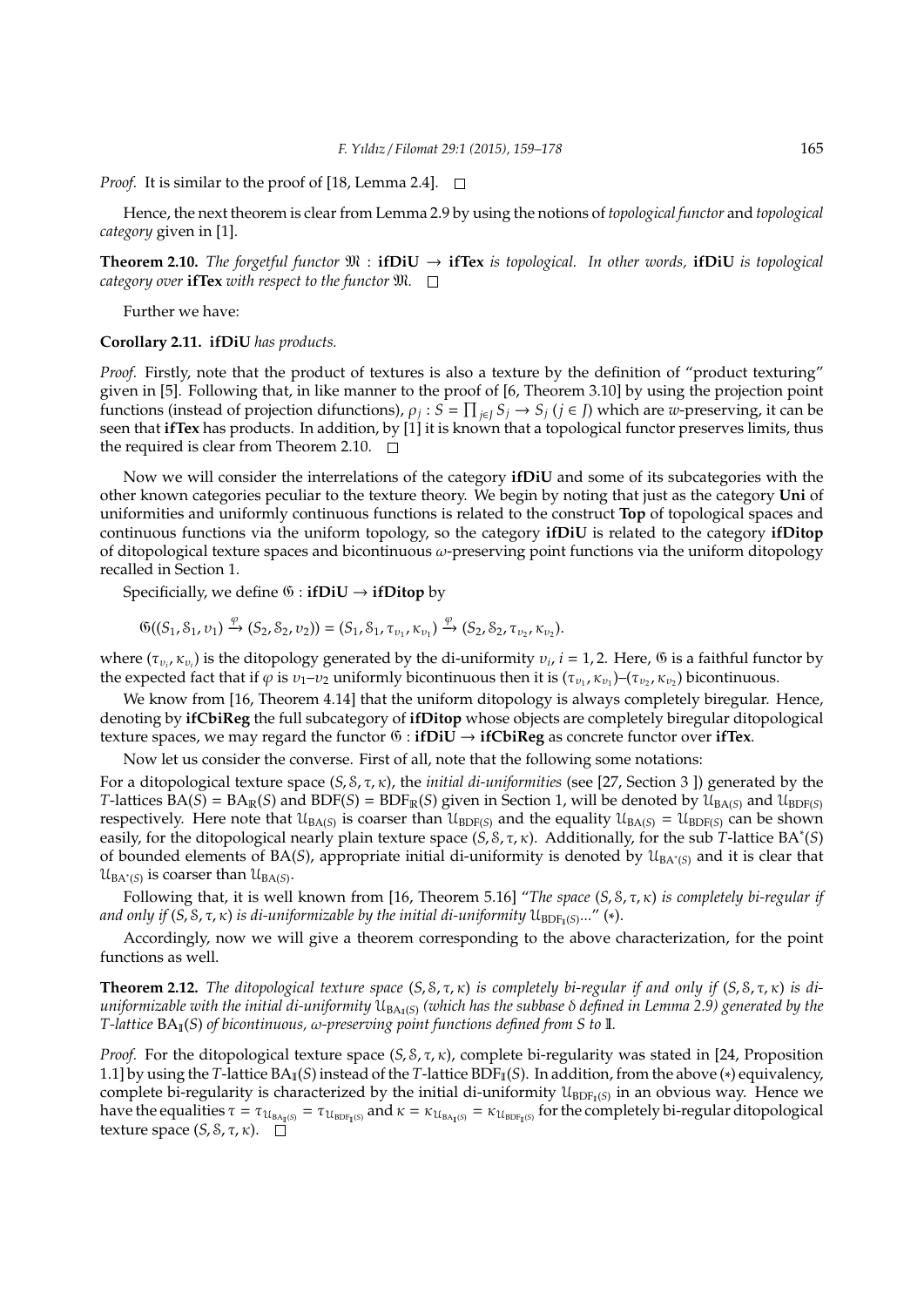By virtue of the above theorem, clearly the functor  $\mathfrak G$  is surjective on objects and a section, also it preserves initial sources and it is an adjoint.

On the other hand, if we restrict the objects in the category **ifDiU** to di-uniformities on textures which are plain, nearly plain and almost plain we obtain the full subcategories **ifPDiU**, **ifNpDiU** and **ifApDiU** of **ifDiU**, respectively.

Similar to Corollary 2.11, the subcategories **ifPDiU**, **ifNpDiU** and **ifApDiU** have products as well. Because, the product of plain textures is a plain texture from [21, Theorem 2.2.1] and similarly, the product of nearly plain textures is nearly plain texture from [24, Page 177]. Also, the product of almost plain textures is an almost plain texture from [26, Page 3044].

Now we have:

**Proposition 2.13. ifPDiU** *is a full, isomorphism-closed concretely reflective subcategory of* **ifDiU***.*

*Proof.* Fullness is obvious since the morphisms are same. The fact that **ifPDiU** is isomorphism-closed in **ifDiU** follows from by [20, Proposition 2.4] and by the statement *plainness is preserved under an* **ifTex***isomorphism* (see Proposition 1.1). For  $(S, S, \mathcal{U}) \in \mathcal{O}$ b **ifDiU**, define  $(S, \mathcal{L}_S)$  and the **ifTex**-morphism  $\sigma : (S, \mathcal{S}) \rightarrow$  $(S, \mathcal{L}_S)$  as in the proof of [20, Proposition 2.4]. Thus, it is clear that  $\sigma : (S, \mathcal{S}) \to (S, \mathcal{L}_S)$  is an **ifPTex**-reflection arrow. Also **ifPDiU** is clearly concrete over **ifTex**.

Now, let us construct the di-uniformity  $V = \{C \mid (\sigma^{\leftarrow} C)^{\triangle} \in \mathcal{U} \}$  on  $(S, \mathcal{L}_S)$ . In this case, if we recall the diagram given in the proof of [20, Proposition 2.4] then it suffices to show that  $\varphi^* = \varphi : S \to T$  is V–W uniformly bicontinuous, where W is a di-uniformity on  $(T, \mathcal{T}) \in \mathbb{O}$  **if PTex** and  $\varphi : (S, \mathcal{S}, \mathcal{U}) \to (T, \mathcal{T}, \mathcal{W})$  is uniformly bicontinuous. Now, by virtue of  $\varphi = \varphi^* \circ \sigma$  we have  $\varphi^{\leftarrow} \mathcal{C} = \sigma^{\leftarrow}((\varphi^*)^{\leftarrow} \mathcal{C})$  for  $\mathcal{C} \in \mathcal{W}$ . Hence,  $\varphi^{\leftarrow} \mathcal{C} \in \mathcal{U}$  since  $\varphi$  is  $\mathcal{U}-\mathcal{W}$  uniformly bicontinuous. Also, note that as the texture  $(S, \mathcal{L}_S)$  is plain, we can use the notation  $\sigma^{\leftarrow}C$  instead of  $(\sigma^{\leftarrow}C)^{\Delta}$  by Proposition 2.7 (*i*)  $\Leftrightarrow$  (*ii*) and so  $(\varphi^*)^{\leftarrow}C \in V$  by the equality  $V = \{ \mathcal{C} \mid \sigma \in \mathcal{C} \in \mathcal{U} \}$ . Finally,  $\varphi^*$  is  $V-W$  uniformly bicontinuous and so  $\sigma$  is an **ifPDiU**-reflection arrow.

Practically, the category **dfDiU** of di-uniform texture spaces and uniformly bicontinuous difunctions is defined and studied in [18].

Therefore, we define  $\mathfrak{D}:$  **ifDiU**  $\rightarrow$  **dfDiU** by

$$
\mathfrak{D}((S, \mathcal{S}, \mathcal{U}) \xrightarrow{\varphi} (T, \mathcal{T}, \mathcal{V})) = (S, \mathcal{S}, \mathcal{U}) \xrightarrow{(f_{\varphi}, F_{\varphi})} (T, \mathcal{T}, \mathcal{V})
$$

since the  $\omega$ -preserving, uniformly bicontinuous point function  $\varphi$  gives the corresponding uniformly bicontinuous difunction  $(f_\varphi, F_\varphi)$  by Corollary 2.6.

According to these considerations we have:

**Theorem 2.14.**  $\mathfrak{D}:$  **ifDiU**  $\rightarrow$  **dfDiU** *is a functor. As the restriction to plain textures, the functor*  $\mathfrak{D}_p:$  **ifPDiU**  $\rightarrow$ **dfPDiU** *is an isomorphism with its inverse*  $\mathfrak{B}_p$  : **dfPDiU**  $\rightarrow$  **ifPDiU** *given by* 

$$
\mathfrak{B}_p((S, \mathcal{S}, \mathcal{U}) \xrightarrow{(f, F)} (T, \mathcal{T}, \mathcal{V})) = (S, \mathcal{S}, \mathcal{U}) \xrightarrow{\varphi_{(f, F)}} (T, \mathcal{T}, \mathcal{V}).
$$

*where*  $(f, F) = (f_{\varphi}, F_{\varphi})$  *for*  $\varphi = \varphi_{(f, F)}$ *.* 

*Proof.* If we replace the category **fDiU** used in the proof of [18, Theorem 4.8] with **ifDiU**, the required is clear.  $\square$ 

Note that the categories**dfPDiU**,**dfNpDiU**and**dfApDiU**are equivalent since**dfPDiU**is an isomorphismclosed and full subcategory of the subcategories **dfNpDiU**, **dfApDiU** of **dfDiU** consisting of nearly plain textures and almost plain textures, respectively. Therefore the category **ifPDiU** is equivalent to **dfNpDiU** and **dfApDiU** by Theorem 2.14.

Obviously, an **ifDiU**-isomorphism is characterized as an **ifTex**-isomorphism (by Proposition 1.1) which together with its inverse, is uniformly bicontinuous. Also, since the notion *textural isomorphism* introduced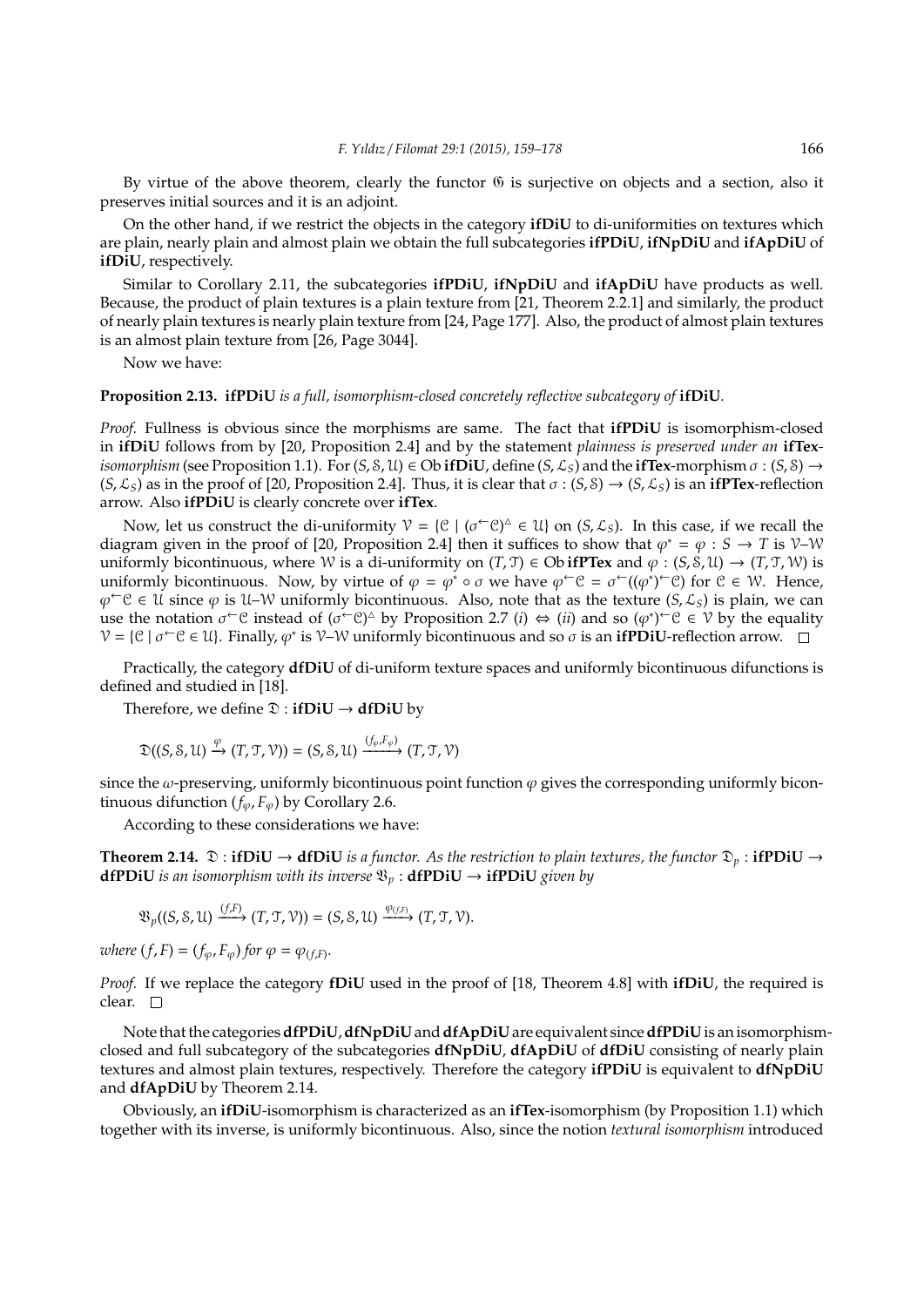in [4] characterizes an **fTex**-isomorphism as showed in [5]. Thus, a textural isomorphism gives an **ifTex**isomorphism. Finally, an **fDiU**-isomorphism which is a textural isomorphism such that it and its inverse are uniformly continuous gives an **ifDiU**-isomorphism. But an **ifDiU**-isomorphism may not be an **fDiU**isomorphism.

Now let us construct the quotient category (see [13]) **ifNpDiU**/∼*<sup>p</sup>* of the di-uniform nearly plain texture spaces by using the congruence relation  $\sim_p$  defined as  $\varphi \sim_p \psi \iff \varphi|_{S_p} = \psi|_{S_p}$ ,  $\varphi, \psi \in \widehat{BA}(S)$ , in [24]. Therefore, we have an isomorphism similar to that given in Theorem 2.14:

**Theorem 2.15.** *The subcategory* **dfNpDiU** *of* **dfDiU** *whose objects are di-uniform nearly plain texture spaces and morphisms are bicontinuous difunctions is isomorphic to the quotient category* **ifNpDiU**/∼*p.*

*Proof.* First of all, we define the subconstruct **ifNpTex** of **ifTex** whose objects are nearly plain textures, morphisms are  $\omega$ -preserving point functions and note that the condition  $(f_{\varphi}, F_{\varphi}) = (f_{\psi}, F_{\psi}) \iff \varphi|_{S_{\varphi}} = \psi|_{S_{\varphi}}$ given as (2.7) in [24] by virtue of the proof of [24, Theorem 2.10] for any  $\omega$ -preserving point functions  $\varphi$ and  $\psi$ . Thus, if we consider the quotient category **ifNpDiU**/∼<sub>*p*</sub> defined above, constructed by using the equivalence relation ∼*p*, a trivial functor R*<sup>u</sup>* from the category **dfNpDiU** to **ifNpDiU**/∼*<sup>p</sup>* may be established. Indeed, the functor R*<sup>u</sup>* is defined as similar to the functor R between **dfNpTex** and **ifNpTex**/∼*p*, constructed by considerations given in the last two paragraphs of [24, Page 178]. Clearly, the main difference between these functors is merely related to objects of the categories. Hence, R*<sup>u</sup>* is an isomorphism between **dfNpDiU** and **ifNpDiU**/ $\sim$ <sub>*p*</sub> as well as  $\Re$ . □

## **3. Relations Between the Category of Quasi-Uniform Spaces and the Category ifDiU**

In this section we look at the link between di-uniformities and quasi-uniformities in a categorical setting insofar as completeness is concerned. Our point of departure will be the isomorphism mentioned below, between the category **QU0**, consisting of separated quasi-uniform spaces and quasi-uniformly continuous functions and the subcategory **ifPDiU<sup>0</sup>** of **ifDiU**, consisting of separated di-uniform plain texture spaces and  $\omega$ -preserving, uniformly bicontinuous point functions.

Recall that *separated di-uniformity* is essentially the di-uniformity which generates a *T*<sup>0</sup> uniform ditopology. Also, the term *separated quasi-uniformity* means that the quasi-uniformity which generates a weakly pairwise *T*<sub>0</sub> bitopological space. Note that the separated quasi-uniformity need not correspond to a separated di-uniformity on the discrete texture  $(X, \mathcal{P}(X))$ . Therefore we replace  $(X, \mathcal{P}(X))$  by  $(X, \mathcal{K}_{uv})$ , the texture introduced in [25] such that  $\mathcal{K}_{uv}$  is the smallest plain texturing of *X* containing  $u \cup v^c$  for a weakly pairwise  $T_0$  bitopological space  $(X, u, v)$ .

On the other hand, it is mentioned in [27, Section 2] that a (separated) dual covering quasi-uniformity  $\Omega$ has a base B consisting of open dual covers (see [2]) *U* satisfying  $A \cup B \implies A \cap B \neq \emptyset$  for each  $U \in B$  and if take an open dual cover as  $U = \{(A_j, B_j) \mid j \in J\}$  of  $(X, u, v)$  then we have a dicover  $u^*(U) = \{(A_j, X \setminus B_j) \mid j \in J\}$ of the plain texture (*X*, K*uv*). Consequently, a (separated) dicovering uniformity, that is di-uniformity on  $(X, \mathcal{K}_{uv})$  is defined by the equality:

*u*<sup>\*</sup>(2) = {C | C is a dicover of  $(X, \mathcal{K}_{uv})$  and there exists *U* ∈ B with *u*<sup>\*</sup>(*U*) < C}.

On the contrary, for an open, coclosed dicover  $U = \{(A_j, B_j) | j \in J\}$  of the space  $(X, \mathcal{K}_{uv}, u, v^c)$ , we obtain an open dual cover  $^*u(U)$  of  $(X, u, v)$  by setting  $^*u(U) = \{(A_j, X \setminus B_j) | j \in J\}$ . Hence, for a (separated) dicovering uniformity U on (*X*, K*uv*) we have a (separated) dual covering quasi-uniformity

<sup>∗</sup>
$$
u(U) = {γ | γ is a dual cover of X and there exists U ∈ U with *u(U) < γ}
$$

on  $(X, u, v)$ , generated by the dual covers  $^*u(U)$  for an open, coclosed and anchored dicover  $U \in \mathcal{U}$ . Finally, it is shown easily that the mapping *u*<sup>\*</sup> is a bijection with its inverse <sup>∗</sup>*u*, between the (separated) dual covering quasi-uniformities on *X* and the (separated) dicovering uniformities on  $(X, \mathcal{K}_{uv})$ .

As a result of these facts, we have the following isomorphism. For the proof and the other useful details see [27, Theorem 2.15] in a wider context.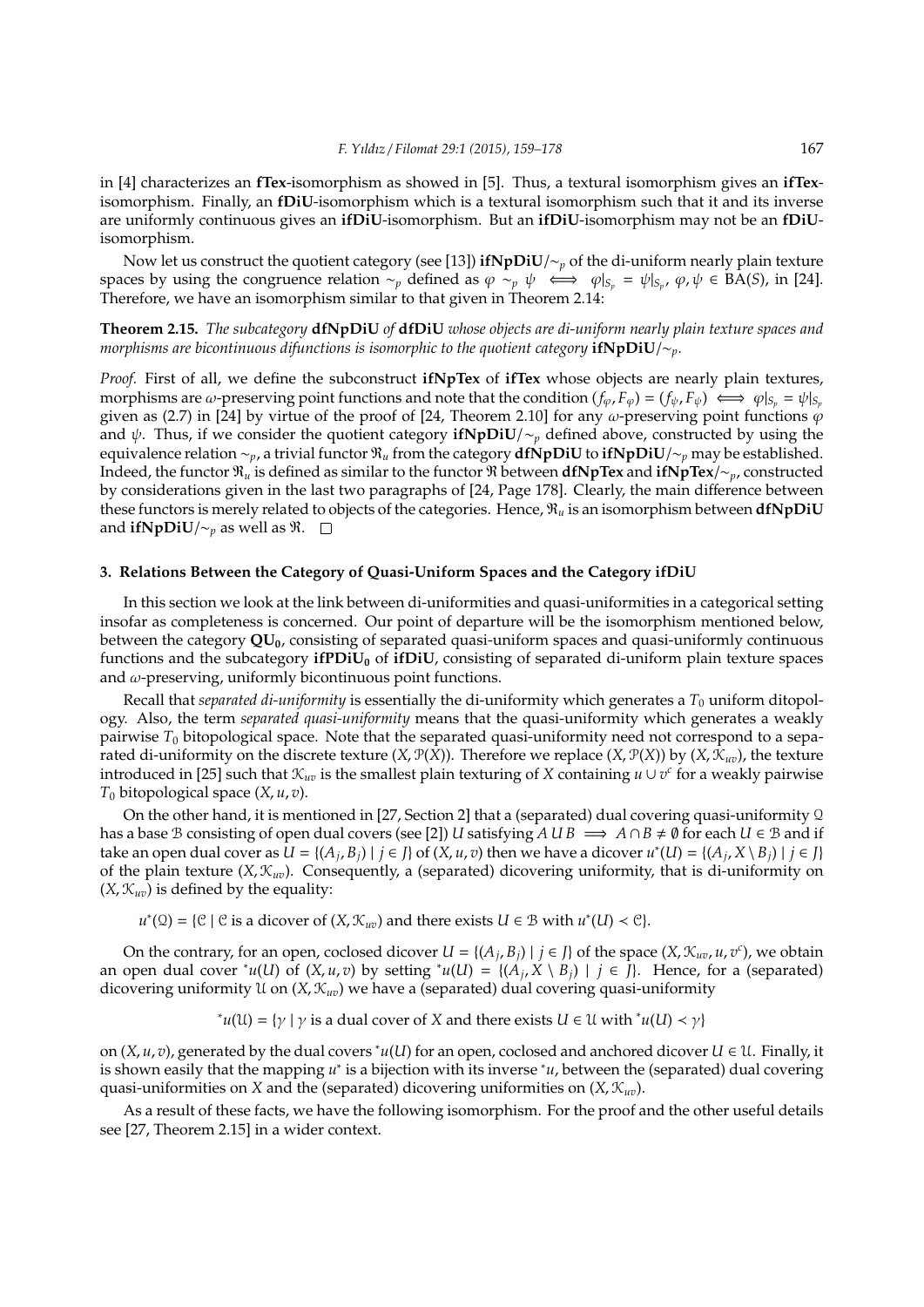# **Theorem 3.1.** *The functor*  $\mathfrak{H}_u$  :  $\mathbf{OU}_0 \longrightarrow \mathbf{ifPDiU}_0$

$$
\mathfrak{H}_{u}((X,\mathfrak{Q})\xrightarrow{\varphi} (Y,\mathfrak{Q}'))=(X,\mathfrak{K}_{\tau_{\mathfrak{Q}}\tau_{\mathfrak{Q}^{-1}}},u^*(\mathfrak{Q}))\xrightarrow{\varphi} (Y,\mathfrak{K}_{\tau_{\mathfrak{Q}'}\tau_{\mathfrak{Q}'^{-1}}},u^*(\mathfrak{Q}'))
$$

*is faithfull, full and bijective on objects, that is,*  $\mathfrak{H}_u$  *is an isomorphism. Therefore, the concrete categories*  $QU_0$  *and* **ifPDi** $U_0$  *are concretely isomorphic.*  $\Box$ 

On the way, we will give some results by using the functor  $\mathfrak{H}_u$ . Firstly, recall the following commutative diagram mentioned in [27]:



For all categories and functors showed in the diagram, see [27, Theorem 2.15].

Now let us turn our attention to the *completeness* for quasi-uniform spaces and di-uniform texture spaces.

First of all, we have the notions of *bicompleteness* in the sense of Fletcher [10] and *s-completeness* in the sense of Brümmer [8]. These notions were used for the completeness of quasi-uniform spaces as "a *quasi-uniform space* (*X*, Q) *is bicomplete (s-complete) if and only if the corresponding uniform space* (*X*, Q ∨ Q −1 ) *is complete"*. Here  $Q^{-1}$  denotes the conjugate of  $Q$ , in other words, it is defined as  $\{q^{-1} \mid q \in Q\}$  where *q*<sup>-1</sup> = {(*y*, *x*) | (*x*, *y*) ∈ *q*}. In addition,  $\Omega \vee \Omega^{-1}$  denotes the quasi-uniformity whose base is {*q* ∩ *q*<sup>-1</sup> | *q* ∈  $\Omega$ } and which is also coarsest uniformity contains  $\Omega$  and  $\Omega^{-1}$  for the quasi-uniformity  $\Omega$ .

Note that the term *pairwise complete* given in [9] is used instead of *s-complete* in the same sense.

On the other hand, we recall another type of completeness for the quasi-uniform spaces, under the name Q*-completeness* (see [2]) as follows:

**Definition 3.2.** *A quasi-uniform space* (*X*, Q) *is called* Q*-complete if every ı-regular* Q*-Cauchy bifilter is convergent in the bitopological space*  $(X, \tau_{Q}, \tau_{Q^{-1}})$ *.* 

Particularly, this notion coincides with the notion of *B-completeness (double completeness)* in the sense of [14]. Because the notions of *Cauchy filter pair* given in [15] and *Cauchy bifilter* given in [2] are identical for a diagonal quasi-uniformity. Indeed, note that for a dual-cover  $d \in \mathcal{Q}$ , a diagonal is defined as  $U =$  $\bigcup_{(F,G)\in\mathcal{A}}(\widetilde{G}\times F)$  in [2].

For the remainder of paper, we will use the term "Q-complete" given in Definition 3.2, for the completeness of quasi-uniform space (*X*, Q).

Also, an appropriate notion for completeness of di-uniform texture spaces is defined under the name *dicompleteness* and also obtained some useful results in [19] as mentioned in Section 1, as well.

Now, we require the following lemma given as [27, Proposition 2.16].

**Lemma 3.3.** *The space*  $(X, \mathcal{Q}) \in Ob \mathbf{QU}_0$  *is*  $\mathcal{Q}$ -complete if and only if the space  $\mathfrak{H}_u(X, \mathcal{Q}) = (X, \mathcal{K}_{\tau_{\mathcal{Q}} \tau_{\mathcal{Q}^{-1}}} \cdot u^*(\mathcal{Q})) \in$ Ob **ifPDiU**<sup> $0$ </sup> *is dicomplete.*  $\Box$ 

Note that, in this work we will say that  $(Y, Q') \in ObQU_0$  is  $Q$ -completion of  $(X, Q) \in ObQU_0$  if the space (*X*, Q) is quasi-uniform isomorphic to a jointly dense subspace (that is, dense with respect to the joint topology  $\tau_{\mathcal{Q}}$ ,  $\vee$   $\tau_{\mathcal{Q}}$ , -1) of the  $\mathcal{Q}'$ -complete space (*Y*,  $\mathcal{Q}'$ ).

Additionally, recall the notion of *plain dicompletion* from [27] for di-uniform texture spaces. Therefore, by using the definition of functor  $\mathfrak{H}_u$  set up in Theorem 3.1 together with Lemma 3.3 and [27, Theorem 2.5, Lemmas 2.13, 2.14], now we can state the following characterization clearly: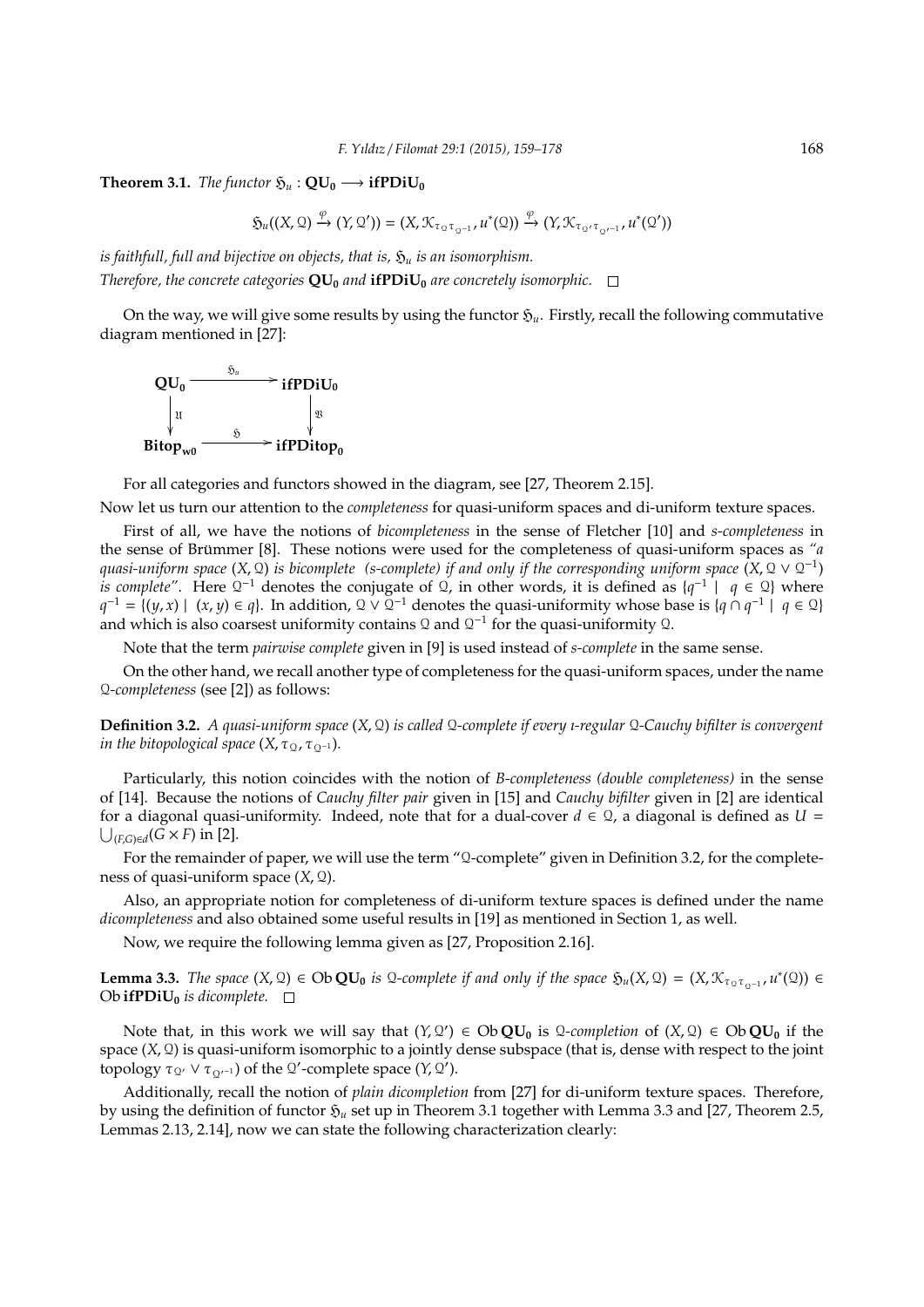**Proposition 3.4.**  $(Y, Q') \in Ob \mathbf{QU}_0$  *is a* Q-completion of  $(X, Q) \in Ob \mathbf{QU}_0$  *if and only if the space*  $\mathfrak{H}_u(Y, Q') =$  $(Y, \mathcal{K}_{\tau_{\Omega}, \tau_{\Omega^{t-1}}} , u^*(\Omega')) \in \text{Ob } \textbf{ifPDiU}_0$  *is a plain dicompletion of*  $\mathfrak{H}_u(Y, \Omega') = (X, \mathcal{K}_{\tau_{\Omega} \tau_{\Omega^{-1}}} , u^*(\Omega)) \in \text{Ob } \textbf{ifPDiU}_0$ .

According to the above proposition, we have a next statement:

**Proposition 3.5.** *If*( $T$ ,  $T$ ,  $V$ )  $\in$  Ob **ifPDiU**<sub>0</sub> *is a plain dicompletion of*( $S$ ,  $S$ ,  $U$ )  $\in$  Ob **ifPDiU**<sub>0</sub> *then the corresponding*  $\mathbf{p}$  *space*  $(T, ^*u(\mathcal{V})) \in \mathbf{Ob}\mathbf{QU}_0$  *is a*  $^*u(\mathcal{U})$ *-completion of*  $(S, ^*u(\mathcal{U})) \in \mathbf{Ob}\mathbf{QU}_0$ *.* 

*Proof.* It is clear from Proposition 3.4 and [25, Corollary 3.8]. □

Recall that for a separated quasi-uniform space  $(X, \mathcal{Q})$ , we have a weakly pairwise  $T_0$  bitopological space  $(X, \tau_0, \tau_{\Omega^{-1}})$  and a separated di-uniform plain texture space  $(X, \mathcal{K}_{\tau_0 \tau_{\Omega^{-1}}}$ ,  $u^*(\Omega))$  as well. Note here that  $\tau_{u^*(\Omega)} =$  $\tau_{\Omega}$ ,  $\kappa_{u^*(\Omega)} = (\tau_{\Omega^{-1}})^c$ . In addition, if we consider the *T*-lattice *P*(*X*) ( $\overline{P^*(X)}$ ) of pairwise continuous, real-valued (bounded) functions defined on the space  $(X, \tau_{\Omega}, \tau_{\Omega^{-1}})$  then the equality  $P(X) = BA(X)$   $(P^*(X) = BA^*(X))$  is clear. Hence in particular, if we take Q as the initial quasi-uniformity Q*<sup>P</sup>*(*X*) (Q*P*<sup>∗</sup> (*X*)) generated by the family  $P(X)$  (*P*<sup>∗</sup>(*X*)) then the corresponding di-uniformity  $u^*(\mathcal{Q}_{P(X)})$  ( $u^*(\mathcal{Q}_{P^*(X)})$ ) on the texture (*X*,  $\mathcal{K}_{\tau_0 \tau_0-1}$ ) is the  $\lim_{x \to a}$  with initial di-uniformity  $\mathcal{U}_{BA(X)}$  ( $\mathcal{U}_{BA^*(X)}$ ) generated by the *T*-lattice BA(*X*) (BA<sup>\*</sup>(*X*)). Conversely, it is straightforward to verify that if U is initial di-uniformity on a plain texture  $(S, \mathcal{S})$  then  $^*u(\mathcal{U})$  is initial quasi-uniformity on the set *S* such that  $\tau_u = \tau_{\nu(u)}$  and  $\kappa_u = (\tau_{\nu(u)} - 1)^c$ .

It is easy to prove that the quasi-uniform space  $(X, \mathcal{Q})$  is  $\mathcal{Q}$ -complete then the corresponding uniform space (*X*, Q∨Q<sup>-1</sup>) is complete. Therefore, if (*Y*, Q') is a Q-completion of the space (*X*, Q) then the uniform space  $(Y, Q' \vee Q'^{-1})$  is the uniform completion of the uniform space  $(X, Q \vee Q^{-1})$  since a quasi-uniformly continuous mapping between quasi-uniform spaces is uniformly continuous between corresponding uniform spaces.

On the contrary, a quasi-uniform space  $(X, \mathbb{Q})$  may not be  $\mathbb{Q}$ -complete even though its corresponding uniform space  $(X, Q \vee Q^{-1})$  is complete, that is  $(X, Q)$  is bicomplete. In fact, H.P.A. Künzi gave a counterexample (see Example 5.5) for it, as *Sorgenfrey quasi-uniform space* and he mentioned that Sorgenfrey quasi-uniform space is not *B*-complete (that is, not *Q*-complete in the sense of Definition 3.2) even though its corresponding uniform space is discrete and thus (uniform) complete, that is, Sorgenfrey quasi-uniform space is bicomplete.

Now let us consider the above facts in a textural point of view:

Clearly, *di-uniformities are the textural analogue of quasi-uniformities* because of Theorem 3.1. But it is not trivial that whether there is an analogous link between uniform spaces and di-uniform plain texture spaces.

Even so, note that this work is related with the connections between the completeness of (quasi-)uniform spaces and the completeness of di-uniform texture spaces. Therefore as first step in this section, we have mentioned that the relationships between quasi-uniformities and di-uniformities insofar as completeness is interested.

Following this, in a similar manner, we will investigate the link between the completeness of uniform spaces and a special type of completeness of the di-uniform texture spaces. As a principle way, our point of departure will be the statement *complemented di-uniformities, that is the di-uniformities endowed with a complementation are the textural analogue of uniformities*, proved in [17]. This shows the pervasive role played by complementation.

Accordingly, in the next section we will especially deal with the notions *complementation, complemented textures* [5] and *complemented di-uniformities* [17].

#### **4. The Category ifCDiU**

In this section, after recalling the definitions of complementation, complemented di-uniform texture space and the other useful notions related with complementation, we will introduce a category of complemented di-uniform discrete texture spaces and  $\omega$ -preserving, uniformly bicontinuous point functions (not necessarily *complemented point function* defined in [5, Page 194]) and study on its some properties. We begin by defining the notion of *complementation* (see [5]) as follows: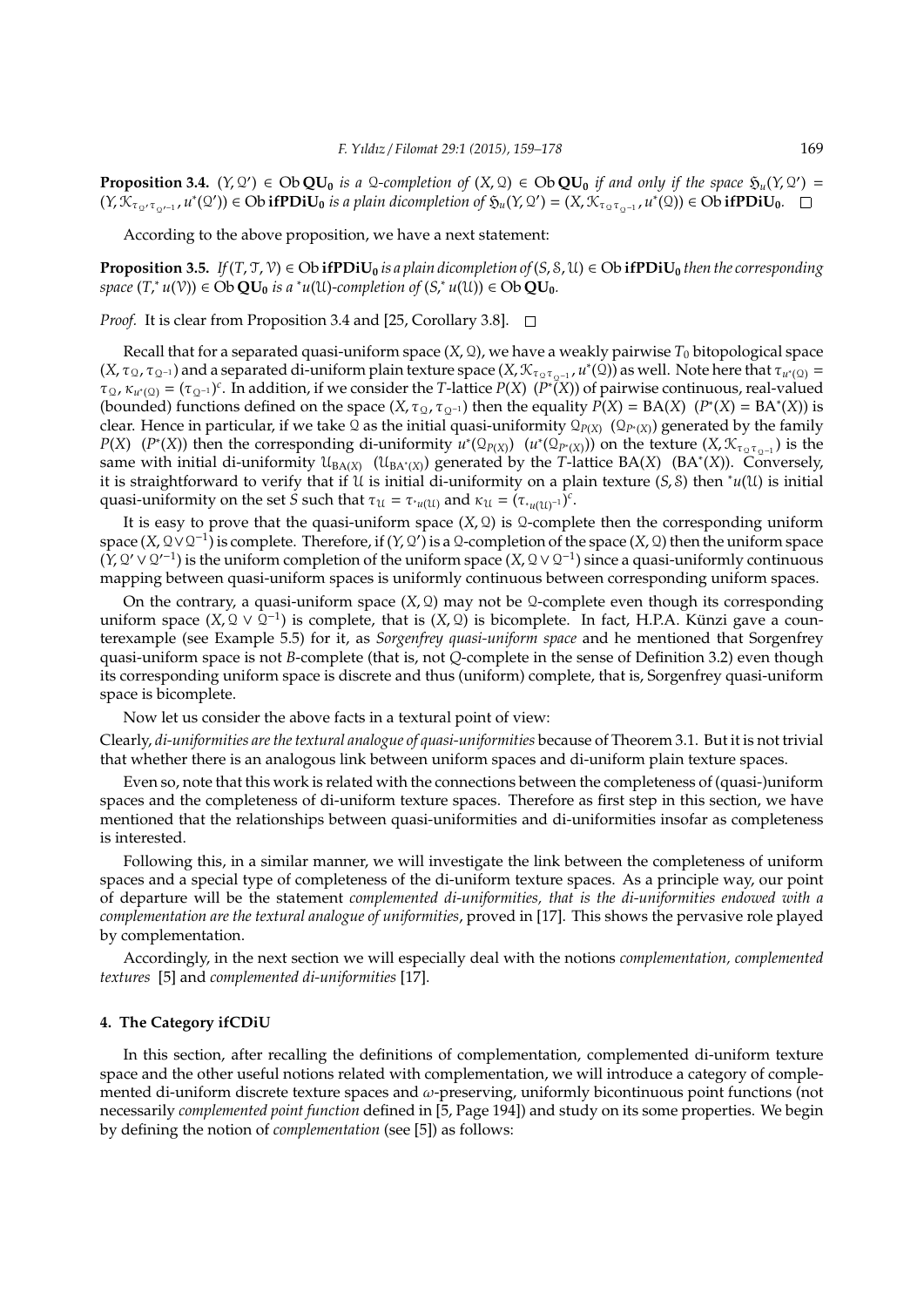**Definition 4.1.** *First of all, note that the texturing* S *on a set S need not be closed under the set-complementation in general, but a mapping* σ : S → S *satisfying the conditions*

i) 
$$
\sigma(\sigma(A)) = A
$$
  
ii)  $A \subseteq B \implies \sigma(B) \subseteq \sigma(A), \forall A, B \in \mathcal{S}$ 

*can be defined on the texturing* S*. In this case* σ *is called complementation on* (*S*, S)*, and the triple* (*S*, S, σ) *a complemented texture.*

In the present paper, we will use the notation **ifCTex** for the category of complemented textures and  $\omega$ -preserving point functions.

Additionally, a ditopological texture space  $(S, S, \tau, \kappa)$  with the complementation  $\sigma$  on  $(S, S)$  is called *complemented ditopological texture space* and the ditopology (τ, κ) *complemented ditopology* if the condition  $\kappa = \sigma(\tau)$  is satisfied.

- **Examples 4.2.** (1) *For a subset Y* ⊆ *X*, *set difference*  $π(Y) = X \setminus Y$  *is a complementation on the discrete texture* (*X*, P(*X*)) *given in Examples 1.2 (1). It is the existence of this complementation that is responsible for many of the special properties of this texture, particularly in relation to symmetry. In addition, for any topology* T *on X*,  $(\mathcal{T}, \mathcal{T}^c)$  *is a complemented ditopology on*  $(X, \mathcal{P}(X), \pi) \in \mathbf{Ob}\ \mathbf{ifC}\mathbf{Text},$  where  $\mathcal{T}^c = \pi(\tau) = \{X \setminus G \mid G \in \mathcal{T}\}$ .
	- (2) *A complementation on the real texture* (R, R) *given in Examples 1.2 (2) is defined by setting*

$$
\gamma((-\infty,r)) = (-\infty,-r]
$$
 and  $\gamma((-\infty,r]) = (-\infty,-r)$  for all  $r \in \mathbb{R}$ .

*Moreover, the natural ditopology*  $(\tau_{\mathbb{R}}, \kappa_{\mathbb{R}})$  *is complemented on*  $(\mathbb{R}, \mathcal{R}, \gamma) \in \text{Ob } \textbf{if} \textbf{CTex}$ *.* 

(3) *A complementation on the unit interval texture* (I, I) *given in Examples 1.2 (3), is defined by setting*

 $\iota([0,r]) = [0, 1-r)$  *and*  $\iota([0,r)) = [0, 1-r]$  *for all*  $r \in \mathbb{I}$ ,

*and*  $\tau_{\mathbb{I}} = \{ [0, r) \mid 0 \le r \le 1 \} \cup \{ \mathbb{I} \}$ ,  $\kappa_{\mathbb{I}} = \{ [0, r] \mid 0 \le r \le 1 \} \cup \{ \emptyset \}$  *defines the complemented ditopology*  $(\tau_{\mathbb{I}}, \kappa_{\mathbb{I}})$ *on*  $(\mathbb{I}, \mathbb{I}, \iota) \in \text{Ob } \textbf{if} \textbf{CTex}.$ 

Therefore, the above examples shows that indeed many of the naturally occurring textures can be equipped with a complementation.

Now we can recall from [17] the effect of a complementation on a di-uniformity as follows:

**Definition 4.3.** *For a given direlational uniformity*  $U$  *on*  $(S, S, \sigma) \in Ob$ **ifCTex***, the direlational uniformity*  $\sigma(U)$  =  $U' = \{(d, D)' \mid (d, D) \in U\}$  *is called complement of* U *and if the equality*  $U' = U$  *is satisfied then* U *is said to be complemented direlational uniformity. Here the notation* σ(*d*, *D*) = (*d*, *D*) <sup>0</sup> *defined in [17] denotes the complement of direlation*  $(d, D) \in \mathcal{U}$ *.* 

We know from [17], for each direlational uniformity U, the uniform ditopology of the direlational uniformity  $\mathcal{U}' = \sigma(\mathcal{U})$  is defined by the equality  $(\tau_{\mathcal{U}}, \kappa_{\mathcal{U}'}) = (\sigma(\kappa_{\mathcal{U}}), \sigma(\tau_{\mathcal{U}}))$ . In addition, for a direlational uniformity U on  $(S, \mathcal{S}, \sigma)$  ∈Ob **ifCTex**, a complemented direlational uniformity with respect to  $\sigma$  is defined on *S* with the equality

 $U \vee \sigma(U) = \{(d, D) \mid \exists (e, E) \in U \text{ with } (e, E) \sqcap \sigma(e, E) \sqsubseteq (d, D)\}.$ 

According to this definition, the uniform ditopology ( $\tau_{U\vee U'}$ ,  $\kappa_{U\vee U'}$ ) of  $U\vee U'$ , where  $U'=\sigma(U)$ , has base  $\{G \cap \sigma(K) \mid G \in \tau_{\mathcal{U}}, K \in \kappa_{\mathcal{U}}\}$  and cobase  $\{K \cup \sigma(G) \mid K \in \kappa_{\mathcal{U}}, G \in \tau_{\mathcal{U}}\}$ . Hence it is clear that the topologies τ<sub>U</sub> and τ<sub>U'</sub> are coarser than the topology τ<sub>UνU'</sub>. Dually, the cotopologies κ<sub>U</sub> and κ<sub>U'</sub> are coarser than the cotopology  $\kappa_{\mathfrak{U} \vee \mathfrak{U}'}$ .

By combining these considerations with the definition of *Cauchy difilter* given in the first section we arrive at the following: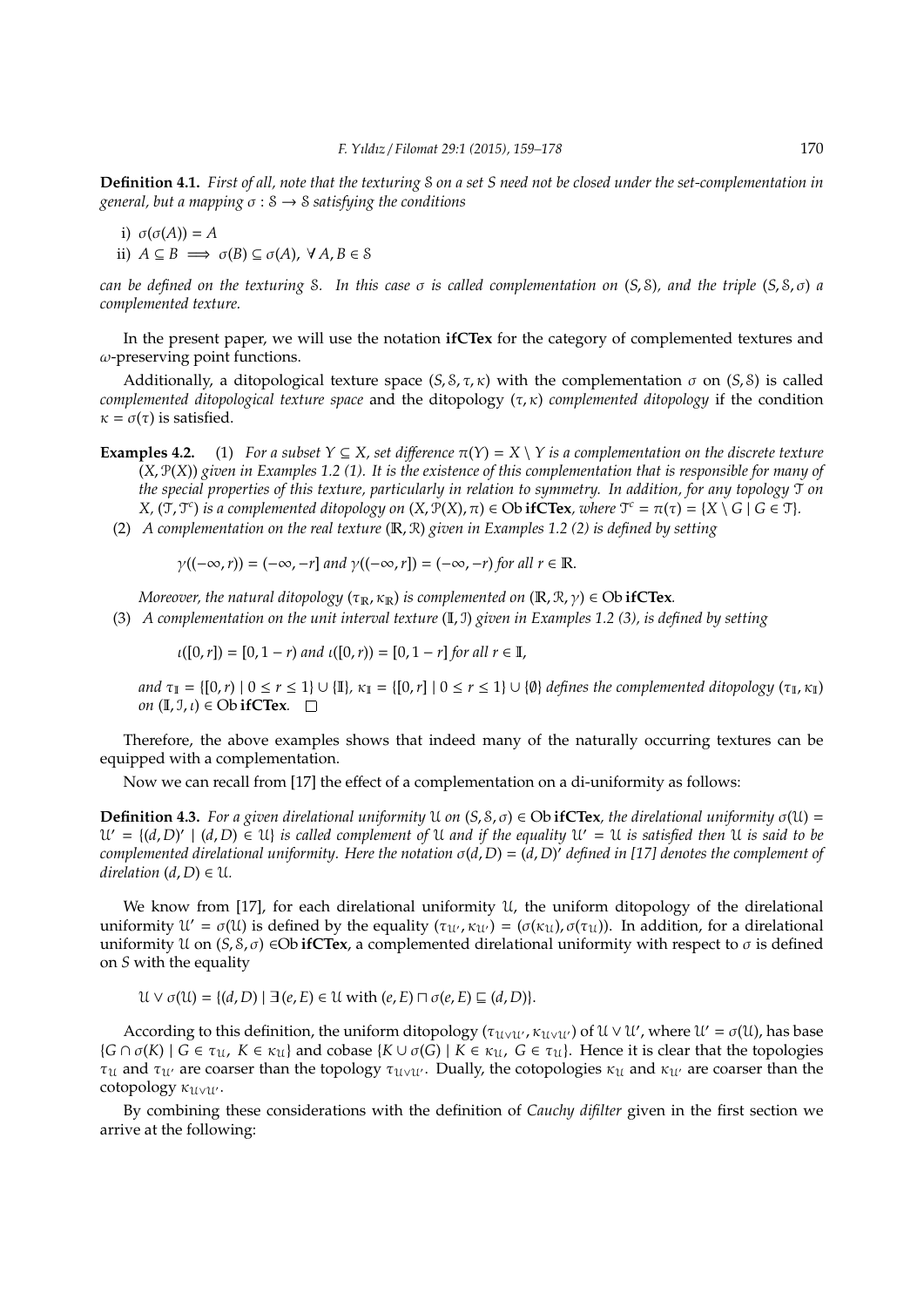**Lemma 4.4.** Let  $\mathcal{F} \times \mathcal{G}$  be a difilter and  $\mathcal{U}$  a direlational uniformity on  $(S, \mathcal{S}, \sigma) \in \mathbb{O}$  **if CTex**. If  $\mathcal{F} \times \mathcal{G}$  is  $\mathcal{U} \vee \sigma(\mathcal{U})$ -*Cauchy then* F × G *is* U*-Cauchy.*

*Proof.* Obvious from the fact that if  $(d, D) \in U$  then  $(d, D) \in U \vee \sigma(U)$ .  $\square$ 

On the other hand, recall the complement of dicover  $\mathcal{C} = \{(A_j, B_j) | j \in J\}$  on the complemented texture  $(S, S, \sigma)$  is defined as  $C' = \sigma(C) = \{(\sigma(B_j), \sigma(A_j)) | j \in J\}$  and it is easy to verify that C' is also a dicover on  $(S, S, \sigma)$  and similar to the procedures given in Definition 4.3, we may now describe what we should mean by the complement of a dicovering uniformity:

**Definition 4.5.** Let  $\mathcal V$  be a dicovering uniformity on  $(S, S, \sigma) \in \text{Ob}$  **ifCTex**. Then the complement of  $\mathcal V$  is the *dicovering uniformity* σ(V) = V <sup>0</sup> *with the base* {(C 0 ) ∆ | C ∈ V} *and* V *is called complemented dicovering uniformity if*  $V' = V$ . (Here, see [16] for the notation  $(C')^{\Delta}$ )

**Note 4.6.** *From now on, we will use the term complemented di-uniformity to refer to complemented dicovering uniformity and complemented direlational uniformity.*

Hence the next definition may be stated:

**Definition 4.7.** *The texture*  $(S, \mathcal{S}, \sigma) \in \text{Ob }$  **ifCTex** *with a di-uniformity* U *complemented with respect to the complementation* σ *is called complemented di-uniform texture space and denoted by the notation* (*S*, S, σ, U)*.*

By regarding the above facts, we will denote by **ifCDiU** the category of complemented di-uniform texture spaces and ω-preserving, uniformly bicontinuous point functions. It is trivial that **ifCDiU** is concrete category over **ifCTex**.

Note that the category **ifCTex** has products since the product of complemented textures is complemented and the projection map is complemented as mentioned in [5]. Therefore, the following result is now natural by using Corollary 2.11:

**Corollary 4.8.** *The category* **ifCDiU** *has products.*

Additionally, note that for the space  $(S, S, \sigma, \mathcal{U}) \in \text{Ob } \textbf{ifCDiU}$ , the ditopology  $(\tau_{\mathcal{U}}, \kappa_{\mathcal{U}})$  generated by the complemented di-uniformity U is a complemented ditopology, that is  $\kappa_{\mathcal{U}} = \sigma(\tau_{\mathcal{U}})$ . Thus, it may be seen easily that there is a concrete functor between **ifCDiU** and the category **ifCDitop** whose objects are complemented ditopological texture spaces.

Also, in order to use in the remainder of this paper, we consider the full subcategory **ifDDiU** of **ifDiU** whose objects are di-uniform discrete texture spaces and morphisms are ω-preserving, uniformly bicontinuous point functions.

Therefore the following result arises:

**Theorem 4.9. ifDDiU** *is a concretely coreflective subcategory of* **ifPDiU***.*

*Proof.* It is similar to the proof of [18, Theorem 3.7] because of the explicit isomorphisms between the categories **ifDDiU** and **dfDDiU**, also the categories **ifPDiU** and **dfPDiU**.

In addition we may give:

**Proposition 4.10.** *Let* U *be a di-uniformity on the complemented ditopological discrete texture space*(*S*, P(*S*), π, τ, τ*<sup>c</sup>* )  $such$  that  $\tau = \tau_{\mathfrak{U}}$ ,  $\tau^c = \kappa_{\mathfrak{U}} = \pi(\tau)$ . If  $(S, \mathcal{P}(S), \mathcal{U}) \in \mathbf{Ob}$  **ifDDiU** *is dicomplete then*  $(S, \mathcal{P}(S), \mathcal{U} \vee \mathcal{U}') \in \mathbf{Ob}$  **ifDDiU** *is dicomplete, where*  $U' = \pi(U)$ *.* 

*Proof.* We have the equalities  $\tau_u = \tau_{u'} = \tau_{u \lor u'}$  and  $\kappa_u = \kappa_{u'} = \kappa_{u \lor u'}$  since the ditopology on (*S*,  $P(S)$ ) is complemented. Now let the difilter  $\mathcal{F} \times \mathcal{G}$  be  $\mathcal{U} \vee \mathcal{U}'$ -Cauchy where  $\mathcal{U}' = \pi(\mathcal{U})$ . Thus by Lemma 4.4,  $\mathcal{F} \times \mathcal{G}$  is a U-Cauchy difilter. Also, since  $(S, \mathcal{P}(S), \mathcal{U}) \in \text{Ob } \textbf{if} \textbf{DDi} \textbf{U}$  is dicomplete,  $\mathcal{F} \times \mathcal{G}$  is diconvergent with respect to the ditopology ( $\tau_u$ ,  $\kappa_u$ ). In this case,  $\mathcal{F} \times \mathcal{G}$  is diconvergent with respect to the ditopology ( $\tau_{u\vee u'}$ ,  $\kappa_{u\vee u'}$ ) from the equalities  $\tau_u = \tau_{u \vee u'}$  and  $\kappa_u = \kappa_{u \vee u'}$ . Finally,  $(S, \mathcal{P}(S), u \vee u') \in \text{Ob } \mathbf{if} \mathbf{D} \mathbf{Di} \mathbf{U}$  is dicomplete.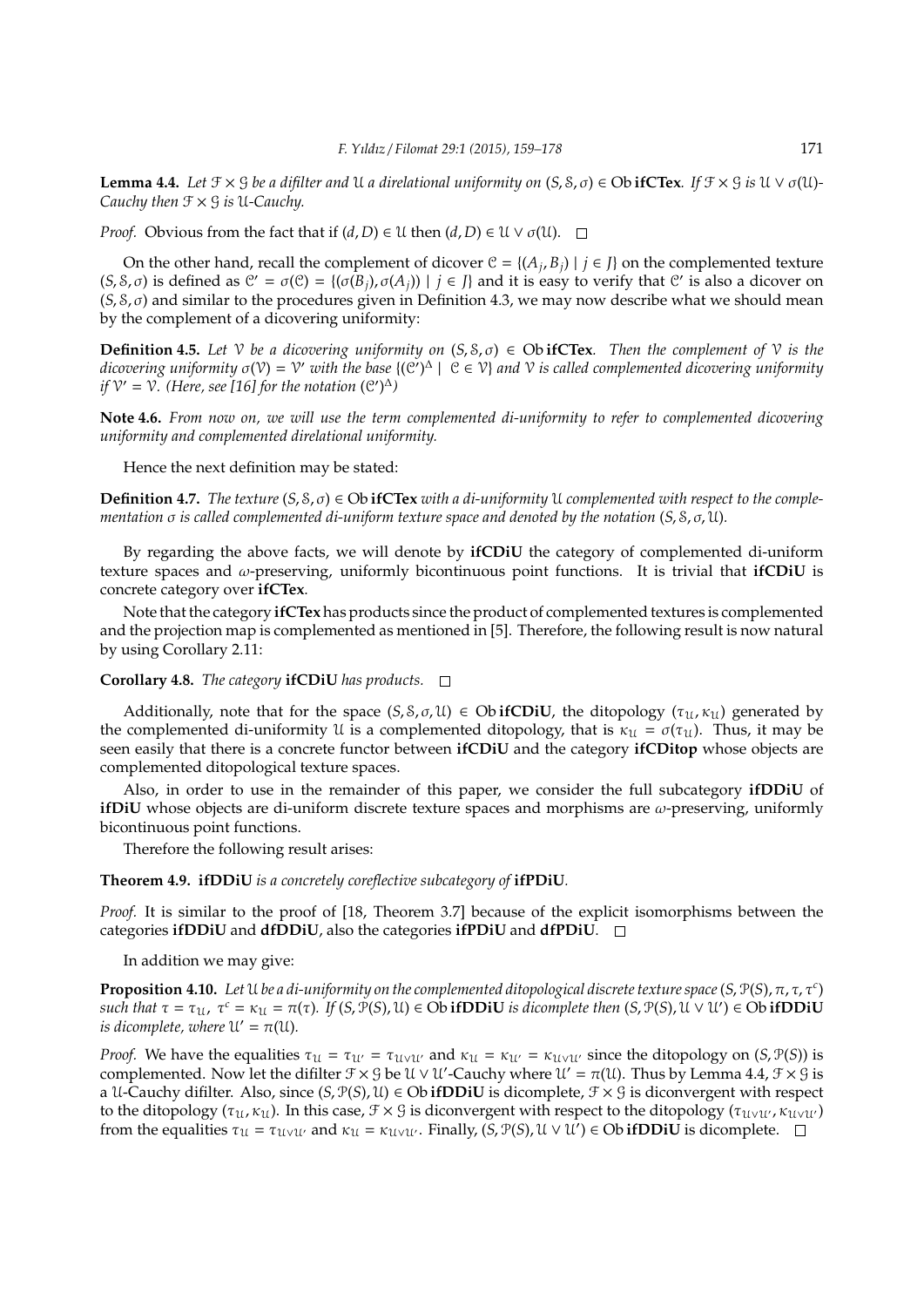Now we will investigate the effect of a complementation on a difilter. For this, we introduce with the notions σ*-complement of a filter* F and σ*-complement of a cofilter* G on the complemented texture (*S*, S, σ) as  $\sigma(\mathcal{F}) = {\sigma(F) \mid F \in \mathcal{F}}$  and  $\sigma(\mathcal{G}) = {\sigma(G) \mid G \in \mathcal{G}}$ , respectively. Hence, it is clear that  $\sigma(\mathcal{F})$  is a cofilter and  $\sigma(\mathcal{G})$ is a filter on  $(S, \mathcal{S}, \sigma)$ .

In the light of these considerations we may define σ*-complement of the difilter* F × G on a complemented texture endowed with the complementation  $\sigma$  by the equality

$$
\sigma(\mathcal{F}\times \mathcal{G})=\sigma(\mathcal{G})\times \sigma(\mathcal{F}).
$$

According to this, the following proposition is straightforward.

**Proposition 4.11.** Let  $\mathcal{F} \times \mathcal{G}$  be a difilter and  $\mathcal{U}$  a di-uniformity on  $(S, \mathcal{S}, \sigma) \in \mathcal{O}$ b **ifCTex**. In this case,  $\mathcal{F} \times \mathcal{G}$  is U-Cauchy if and only if  $\sigma(\mathcal{F} \times \mathcal{G})$  *is*  $\sigma(\mathcal{U})$ -Cauchy.  $\Box$ 

Practically let us state the next definition:

**Definition 4.12.** *Let* (*S*, *S*, *σ*) ∈ Ob **ifCTex***. Any difilter*  $\mathcal{F} \times \mathcal{G}$  *on* (*S*, *S*) *is called σ*-*complemented difilter if*  $\sigma$ ( $\mathcal{F} \times \mathcal{G}$ ) =  $f \times g$ .

With this definition, it is easy to verify that if  $\mathcal{F} \times \mathcal{G}$  is a regular  $\sigma$ -complemented difilter on  $(S, \mathcal{S}, \sigma)$  then σ(F × G) is a regular σ-complemented difilter on (*S*, S, σ).

Moreover, if the difilter  $\mathcal{F} \times \mathcal{G}$  on the discrete space  $(S, \mathcal{P}(S), \pi) \in \text{Ob } \textbf{if} \textbf{CTex}$  is  $\pi$ -complemented then it is regular difilter, clearly.

Now we can establish some examples:

**Example 4.13.** Let  $L = (0,1]$  and  $\mathcal{L} = \{(0,r] \mid 0 \le r \le 1\}$ , where  $(0,0]$  is interpreted as  $\emptyset$ . Then  $(L,\mathcal{L})$  is a *texture with*  $P_r = Q_r = (0, r)$  *for all*  $r \in L$  *and it is complemented texture with the complementation*  $\lambda$ *, defined as*  $\lambda(0,r] = (0,1-r]$  on  $(L,\mathcal{L})$ *. Now if we define*  $\mathcal{F} = \{(0,r] \mid 1/2 < r \leq 1\}$  and  $\mathcal{G} = \{(0,r] \mid 0 \leq r < 1/2\}$ *, it is clear that* F × G *is a regular* λ*-complemented difilter.*

**Example 4.14.** On the complemented ditopological discrete texture space  $(S, P(S), \pi, \tau, \tau^c)$  where  $\tau^c = \pi(\tau)$ , the  $dif\$ ilter  $\eta(s) \times \mu(s)$  *defined in* [19] is a regular  $\pi$ -complemented difilter.  $\square$ 

By virtue of Definition 4.12, we have the following characterization which contains the converse of Lemma 4.4 on the one hand.

**Lemma 4.15.** *Let*  $\mathcal{F} \times \mathcal{G}$  *be a σ*-complemented difilter and  $\mathcal{U}$  *a di-uniformity on*  $(S, \mathcal{S}, \sigma) \in \text{Ob } \textbf{if} \textbf{CTex}$ *. Thus,*  $\mathcal{F} \times \mathcal{G}$ *is* U-Cauchy if and only if  $\mathfrak{F}\times\mathfrak{S}$  is  $\mathfrak{U}\vee\mathfrak{U}'$ -Cauchy, where  $\mathfrak{U}'=\sigma(\mathfrak{U})$ .

*Proof. Necessity.* If take  $(d, D) \in U \vee U'$  then there is a direlation  $(e, E) \in U$  such that  $(e, E) \cap (e, E)' \subseteq (d, D)$ and there exists  $s \in S$  such that  $e[s] \in \mathcal{F}$ ,  $E[s] \in \mathcal{G}$  since  $\mathcal{F} \times \mathcal{G}$  is  $\mathcal{U}$ -Cauchy, thus  $e'[s] \in \sigma(\mathcal{F})$ ,  $E'[s] \in \sigma(\mathcal{G})$ . On the other hand, in view of the fact that  $\sigma(\mathcal{F}) = \mathcal{G}$  and  $\sigma(\mathcal{G}) = \mathcal{F}$ , clearly  $E'[s] \in \mathcal{F}$  and  $e'[s] \in \mathcal{G}$ . Consequently *d*[*s*] ∈ *f* and *D*[*s*] ∈ *G*, that is *f* × *G* is *U* ∨ *U*′-Cauchy.

*Sufficiency* is clear from Lemma 4.4.  $\Box$ 

Now, by recalling from [19] the definition of diconvergency of a difilter, a special type of completeness in the category **ifCDiU** is introduced as follows:

**Definition 4.16.** *Let* (*S*, S, σ, U) ∈ Ob **ifCDiU***. If every regular* σ*-complemented* U*-Cauchy difilter is diconvergent in S then the space* (*S*, S, σ, U) *is called* σ*-complete.*

Because of this definition, the following proposition is obvious:

**Proposition 4.17.** Let  $(S, S, \sigma, \mathcal{U}) \in \text{Ob } \textbf{ifCDiU}$ . If the space  $(S, S, \mathcal{U}) \in \text{Ob } \textbf{ifDiv } \textbf{is}$  dicomplete then  $(S, S, \sigma, \mathcal{U})$  is σ*-complete.*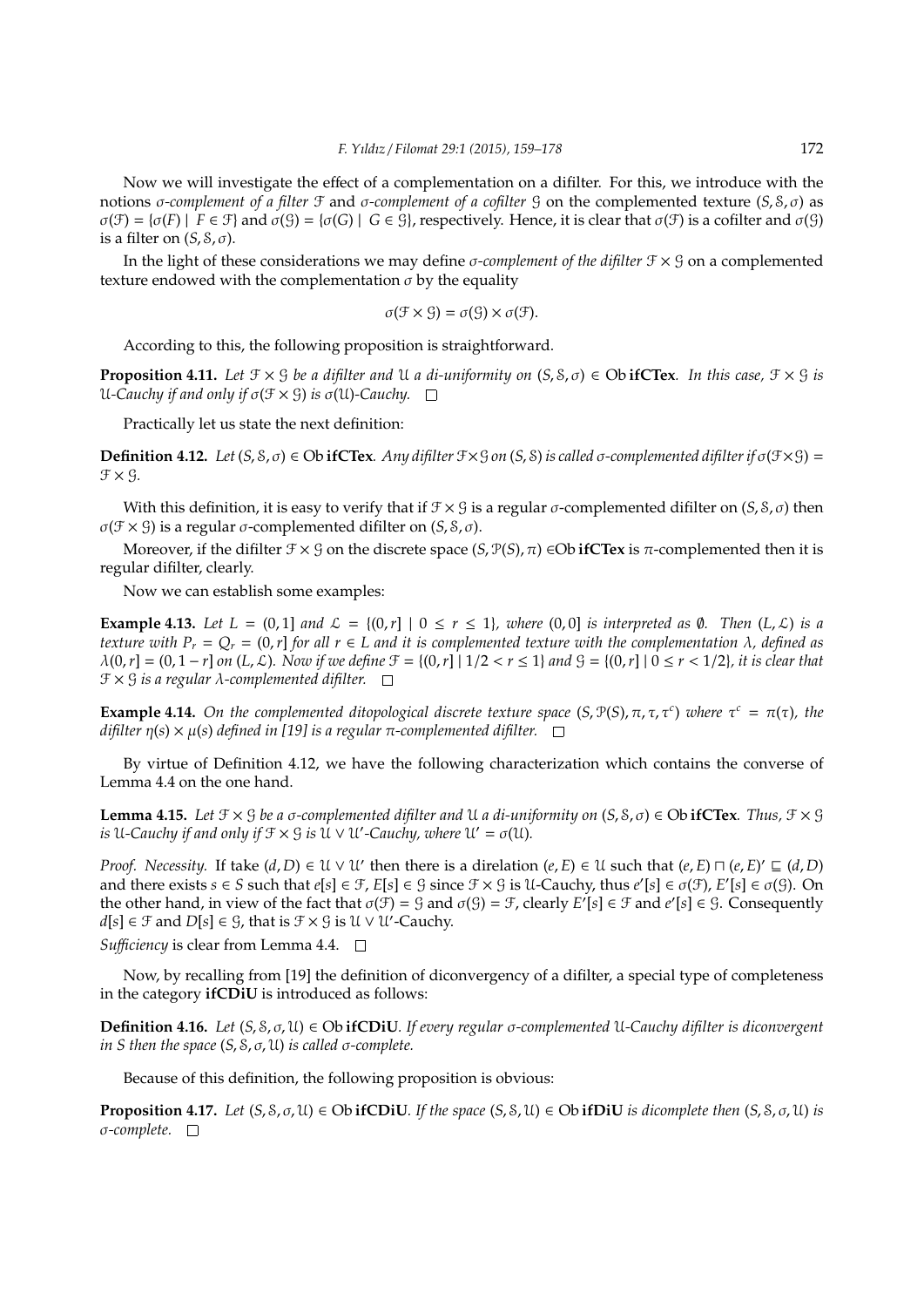For the converse of Proposition 4.17 we will state a counterexample in the final section. Now, with the help of Definition 4.16 we may describe a next notion as follows:

**Definition 4.18.** *The space*  $(S, S, \tau, \kappa) \in$  **Ob ifDitop** *with a complementation*  $\sigma$  *on the texture*  $(S, S)$  *is called ditopologically complete if there exists a di-uniformity* U *such that*  $\tau = \tau_{1}$ ,  $\kappa = \kappa_{1}$  *and the complemented di-uniform texture space*  $(S, S, \sigma, \mathcal{U} \vee \mathcal{U}') \in \text{Ob } \textbf{ifCDiU}$  *is*  $\sigma$ *-complete, where*  $\mathcal{U}' = \sigma(\mathcal{U})$ *.* 

This definition leads to the following statement:

**Proposition 4.19.** *Let*  $(S, S, \sigma, \mathcal{U}) \in \text{Ob } \textbf{ifCDiU}$ *. If*( $S, \mathcal{S}, \mathcal{U}$ )*is dicomplete then the corresponding space*  $(S, \mathcal{S}, \tau_{1L}, \kappa_{1L}) \in$ Ob **ifDitop** *with the complementation* σ *is ditopologically complete.*

*Proof.* Straightforward from Proposition 4.17 and the equality  $\mathcal{U} = \sigma(\mathcal{U}) = \mathcal{U} \vee \sigma(\mathcal{U})$ .  $\square$ 

Therefore, we will present an example for the notion introduced in Definition 4.18.

**Example 4.20.** *If we consider the real ditopological plain texture space* ( $\mathbb{R}, \mathcal{R}, \tau_{\mathbb{R}}, \kappa_{\mathbb{R}}$ ) given in Examples 1.2(2), as *it is shown in [27, Lemma 3.1] the texture* (R, R) *has a dicomplete dicovering uniformity whose uniform ditopology coincides with the real ditopology* ( $\tau_R$ ,  $\kappa_R$ ). This di-uniformity has the base { $\mu_{\epsilon} \mid \epsilon > 0$ }, where  $\mu_{\epsilon} = \{ (Q_{x+\epsilon}, P_{x-\epsilon}) \mid$  $x \in \mathbb{R}$  *and is denoted by*  $v_{\mathbb{R}}$  *under the name standard di-uniformity on* ( $\mathbb{R}, \mathbb{R}$ ).

*Furthermore, if the mapping*  $π$  *on* ( $\mathbb{R}, \mathcal{R}$ ) *is considered as a complementation, the di-uniform space* ( $\mathbb{R}, \mathcal{R}, π, \nu_{\mathbb{R}}$ )  $\in$ **Ob ifCDiU** *is* π-complete by Proposition 4.17 since  $(\mathbb{R}, \mathcal{R}, \nu_{\mathbb{R}})$  *is dicomplete. Hence*,  $(\mathbb{R}, \mathcal{R}, \tau_{\mathbb{R}}, \kappa_{\mathbb{R}}) \in$  **Ob ifDitop** *is ditopologically complete with the complementation*  $\pi$  *by Proposition* 4.19.  $\Box$ 

Now we define another concept required for the remainder of this paper.

**Definition 4.21.** *The space* (*S*, S, τ, κ) ∈ Ob **ifDitop** *is called difilter complete if there exists a di-uniformity* U *such that*  $\tau = \tau_{\mathfrak{U}}$ ,  $\kappa = \kappa_{\mathfrak{U}}$  *and*  $(S, \mathcal{S}, \mathcal{U}) \in \text{Ob } \textbf{if} \textbf{DiU}$  *is dicomplete.* 

Therefore the following characterization is clear.

*The space*  $(S, S, U) \in Ob$  **ifDiU** *is dicomplete if and only if the corresponding space*  $(S, S, \tau_{U}, \kappa_{U}) \in Ob$  **ifDitop** *is difilter complete.*

Particularly, by combining the above considerations we arrive at the following result:

**Corollary 4.22.** *Let* (*S*,  $P(S)$ ,  $τ$ ,  $τ$ <sup>*c*</sup>)  $∈$  Ob **ifDitop** *with the complementation*  $π$ *. If the space* (*S*,  $P(S)$ ,  $τ$ ,  $τ$ <sup>*c*</sup>) *is difilter complete then it is ditopologically complete.*

*Proof.* Obvious from Propositions 4.10, 4.19. □

# **5. Connections Between the Category of Uniform Spaces and the Category ifCDiU**

In this final section, we begin by investigating how the relationship between uniformities and complemented di-uniformities appears insofar as completeness is concerned. Additionally, some requirements between the various kinds of completeness of a di-uniform texture space and real dicompactness of the corresponding ditopological texture space generated by that di-uniformity are presented as a diagram.

Now, first of all we define the full subcategory **ifD**π**DiU** of **ifCDiU**, such that its objects are πcomplemented di-uniform discrete texture spaces and morphisms are  $\omega$ -preserving, uniformly bicontinuous point functions.

For the space  $(S, \mathcal{P}(S), \mathcal{U}) \in \text{Ob } \textbf{if} \textbf{DDiU}$ , a dual-covering quasi-uniformity in the sense of [2] is defined on *S* with the equality:

 $u(\mathfrak{U}) = \{ \gamma \mid \gamma \text{ is a dual cover of } X \text{ and there exists } \mathfrak{C} \in \mathfrak{U} \text{ with } u(\mathfrak{C}) \prec \gamma \}$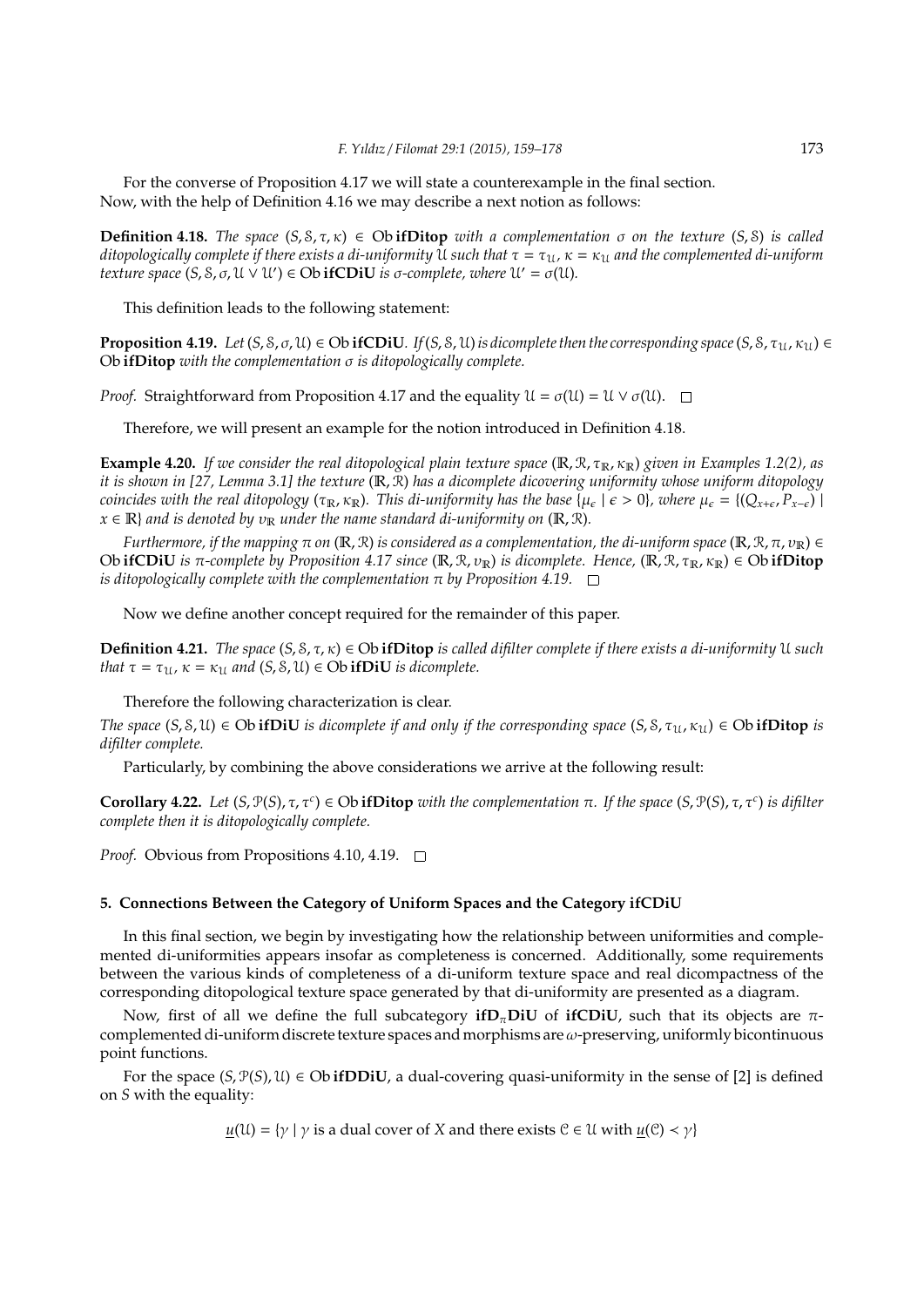where  $\underline{u}(\mathcal{C}) = \{(A_j, S \setminus B_j) \mid j \in J\}$  is a dual cover appropriate for the dicover  $\mathcal{C} = \{(A_j, B_j) \mid j \in J\}$  of the discrete texture (*S*, P(*S*)).

In particular, recall from [17] that a di-uniformity is complemented if and only if the corresponding quasi-uniformity is a uniformity. Therefore  $(S, u(\mathcal{U})) \in Ob$  **Uni** for the space  $(S, \mathcal{P}(S), \pi, \mathcal{U}) \in Ob$  **ifD**<sub>*n*</sub> **DiU**.

On the contrary, for a uniformity  $\mathcal V$  on the set *S*, we have the uniform topology  $\tau_{\mathcal V}$  and complemented ditopological discrete texture space (*S*, *P*(*S*), π, τ<sub>ν</sub>, (τ<sub>ν</sub>)<sup>*c*</sup>), also complemented di-uniformity  $\bar{u}$ (<sup>γ</sup>). (Note here that the notation  $\overline{u}$  is used as  $u^*$  in [17, Section 3])

To sum up,  $(S, \mathcal{P}(S), \pi, \overline{u}(\mathcal{V})) \in \text{Ob } \mathbf{if} \mathbf{D}_{\pi} \mathbf{Di} \mathbf{U}$  for the space  $(S, \mathcal{V}) \in \text{Ob } \mathbf{Uni}$ .

Now, let us give the following isomorphism as a crucial aim:

**Theorem 5.1.** *The functor*  $\mathfrak{X}_u$  : **Uni**  $\longrightarrow$  **ifD**<sub> $\pi$ </sub>**DiU** 

$$
\mathfrak{X}_{u}((S,\mathcal{V})\xrightarrow{\varphi}(T,\mathcal{V}'))=(S,\mathcal{P}(S),\pi_S,\overline{u}(\mathcal{V}))\xrightarrow{\varphi}(T,\mathcal{P}(T),\pi_T,\overline{u}(\mathcal{V}'))
$$

*is faithfull, full and bijective on objects, that is,*  $\mathfrak{X}_u$  *is an isomorphism.* 

*Proof.* Straightforward from the above considerations related to the mappings *u* and  $\overline{u}$ .  $\square$ 

Hence the categories **Uni** and **ifD**<sub>*n*</sub> DiU</sub> are isomorphic because of the bijective mappings *u* and  $\overline{u}$  defined between uniformities on *S* and  $\pi$ -complemented di-uniformities on (*S*,  $\mathcal{P}(S)$ ). In a similar manner, the full subcategories  $\text{Uni}_0$  and  $\textbf{ifD}_\pi \text{DiU}_0$  of  $\text{Uni}$  and  $\textbf{ifD}_\pi \text{DiU}_r$ , respectively, whose objects are separated spaces, are isomorphic by the equality  $\mathcal{K}_{\tau \nu \tau \nu} = \mathcal{P}(S)$  for a separated uniformity  $\mathcal{V}$ .

In conclusion, now we have a commutative diagram:



Note here that the functor  $\mathfrak X$  is also an isomorphism and the functor  $\mathfrak X_u$  is the restriction to uniform spaces of the functor  $\mathfrak{H}_u$  given in Theorem 3.1. Here, also the notation  $\mathbf{ifD}_{\pi}\mathbf{D}$  denotes the category of π-complemented *T*<sup>0</sup> ditopological discrete texture spaces and ω-preserving, bicontinuous point functions while **Top**<sup>0</sup> denotes the category of  $T_0$  topological spaces and continuous functions. Also we may regard **Uni**<sub>0</sub> as a concrete category over **Top**<sub>0</sub> via the functor  $\mathfrak{T}$ ,

$$
\mathfrak{T}((X_1,\mathfrak{U}_1)\stackrel{f}{\rightarrow}(X_2,\mathfrak{U}_2))=(X_1,\tau_{\mathfrak{U}_1})\stackrel{f}{\rightarrow}(X_2,\tau_{\mathfrak{U}_2}),
$$

Likewise **ifD**π**DiU<sup>0</sup>** is a concrete category over **ifD**π**Ditop<sup>0</sup>** via the forgetful functor G defined in Section 2.

We are now in the position to prove a similar equivalence to Lemma 3.3:

**Theorem 5.2.** *The space* (*S*,  $\mathcal{P}(S)$ ,  $\pi$ ,  $\mathcal{U}$ )  $\in$  Ob **ifD**<sub> $\pi$ </sub>DiU *is*  $\pi$ -complete if and only if the corresponding uniform space  $(S, u(U)) ∈ Ob$  **Uni** *is complete.* 

*Proof. Necessity.* Let  $(S, P(S), π, U) ∈ Ob$ **ifD**<sub>π</sub>**DiU** be π-complete and take a <u>*u*</u>(U)-Cauchy filter  $\mathcal{F} ⊆ P(S)$ . In this case,  $\mathcal{F} \times \pi(\mathcal{F})$  is a complemented difilter on the texture (*S*,  $\mathcal{P}(S)$ ). With the definition of cofilter  $\pi(\mathcal{F})$ , it is easy to verify that the difilter  $\mathcal{F} \times \pi(\mathcal{F})$  is regular.

Now let us show  $\mathcal{F} \times \pi(\mathcal{F})$  is U-Cauchy:

Firstly, note that if C is a dicover in U then we can define a cover  $d = \{A \cap (S \setminus B) \mid (A, B) \in \mathbb{C}\}$  in the uniformity  $u(\mathfrak{U})$ . Since  $\mathfrak{F}$  is  $u(\mathfrak{U})$ -Cauchy,  $d \cap \mathfrak{F} \neq \emptyset$  and there exists  $C \in d \cap \mathfrak{F}$ . In this case, we have the sets *A*, *B* such that  $C = A \cap (S \setminus B)$  and  $(A, B) \in C$ . Therefore  $(A, B) \in \mathcal{F} \times \pi(\mathcal{F})$  and  $\mathcal{F} \times \pi(\mathcal{F})$  is U-Cauchy difilter by  $\mathcal{C} \cap (\mathcal{F} \times \pi(\mathcal{F})) \neq \emptyset$ .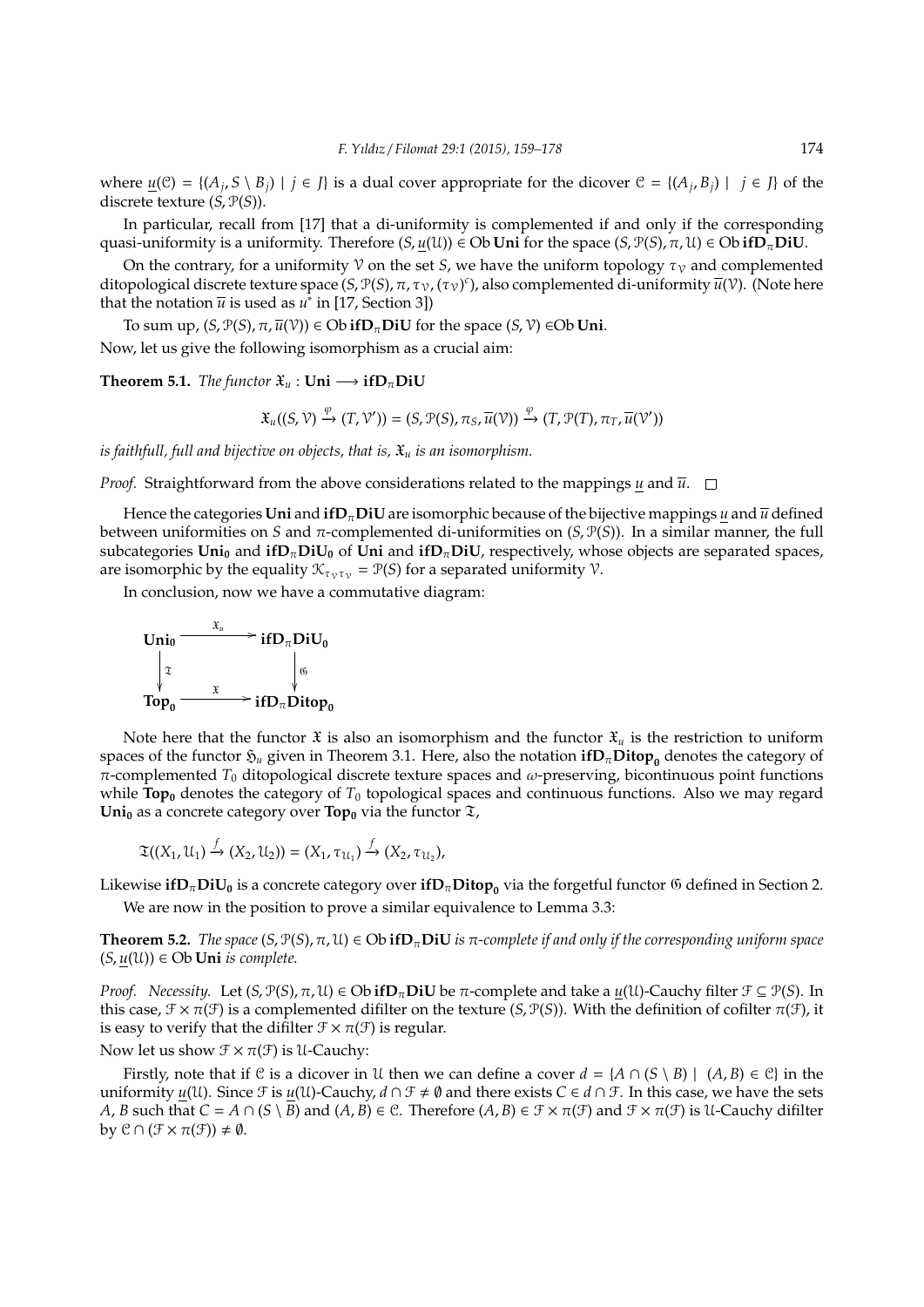As the space  $(S, \mathcal{P}(S), \pi, \mathcal{U})$  is  $\pi$ -complete,  $\pi$ -complemented difilter  $\mathcal{F} \times \pi(\mathcal{F})$  is diconvergent and hence there exists  $s \in S$  such that  $\eta(s) \times \mu(s) \subseteq \mathcal{F} \times \pi(\mathcal{F})$  due to the plainness of the texture  $(S, \mathcal{P}(S))$ . In view of this fact, the neighborhood filter  $N_\tau(s)$  with respect to topology  $\tau$  generated by the uniformity  $u(1)$  will be a subfamily of  $\mathcal{F}$ , and we deduce that the uniform space  $(S, u(\mathcal{U}))$  is complete since the filter  $\mathcal{F}$  is convergent. *Sufficiency.* Let the uniform space  $(S, u(\mathcal{U}))$  be complete. Take a regular  $\pi$ -complemented U-Cauchy difilter  $\mathcal{F} \times \mathcal{G}$  on  $(S, \mathcal{P}(S))$ . Thus a filter base is defined as

$$
\mathcal{B} = \{ A \cap (S \setminus B) \mid A \in \mathcal{F}, B \in \mathcal{G} \}
$$

and let  $\mathcal{F}'$  be the filter whose base is  $\mathcal{B}$ .

Now we will show that  $\mathcal{F}'$  is  $\underline{u}(\mathcal{U})$ -Cauchy: Let  $d \in \underline{u}(\mathcal{U})$  be a cover. Thus the dicover  $\mathcal{C} = \{(A, S \setminus B) \mid \mathcal{U}\}$  $\exists C \in d$ ,  $A \cap B \subseteq C$   $\in U$  is defined and  $C \cap (\mathcal{F} \times \mathcal{G}) \neq \emptyset$  since  $\mathcal{F} \times \mathcal{G}$  is U-Cauchy. Hence, there exists  $(F, G) \in \mathcal{C}$ such that  $F \in \mathcal{F}$ ,  $G \in \mathcal{G}$  and there exists  $C \in d$  such that  $F \cap S \setminus G \subseteq C$ . In this case,  $C \in d \cap \mathcal{F}' \neq \emptyset$  and the filter  $\mathcal{F}'$  is  $\mu(\mathcal{U})$ -Cauchy. Next, it is convergent in *S* by the completeness of the uniformity  $\mu(\mathcal{U})$ . Thus, there exists an element  $s \in S$  such that  $\mathcal{N}_\tau(s) \subseteq \mathcal{F}'$ , where  $\tau$  is the topology generated by the uniformity  $u(\mathcal{U})$ , and so  $\eta(s) \times \mu(s) \subseteq \mathcal{F} \times \mathcal{G}$  due to the equalities

$$
\eta(s) = \mathcal{N}_{\tau}(s), \quad \mu(s) = \pi(\eta(s)) = \pi(\mathcal{N}_{\tau}(s))
$$

for the complemented discrete texture  $(S, \mathcal{P}(S), \pi)$ . Consequently, the difilter  $\mathcal{F} \times \mathcal{G}$  is diconvergent and  $(S, \mathcal{P}(S), \pi, \mathcal{U}) \in \mathrm{Ob} \mathbf{i} \mathbf{f} \mathbf{D}_{\pi} \mathbf{D} \mathbf{i} \mathbf{U}$  is  $\pi$ -complete.  $\square$ 

Practically, note here that we have the same characterization for the subcategories  $\text{Uni}_0$  and  $\textbf{ifD}_n\text{DiU}_0$ .

**Remark 5.3.** *According to the above theorem, it is clear that the ditopological texture space* (*S*,  $P(S)$ , τ<sub>U</sub>, κ<sub>U</sub>) *generated by a di-uniformity* U *on* (*S*, P(*S*)) *is ditopologically complete with the complementation* π *if and only if the uniform space*  $(S, u(U \vee \pi(U)))$  *is complete.* 

Therefore we can obtain the following result from Corollary 4.22 at once:

**Corollary 5.4.** *If the space*  $(S, \mathcal{P}(S), \mathcal{U}) \in \text{Ob } \textbf{ifDDiU}$  *is dicomplete then the space*  $(S, u(\mathcal{U} \vee \pi(\mathcal{U}))) \in \text{Ob } \textbf{Uni}$  *is complete.*

For the reverse of above corollary we have a counterexample as follows:

**Example 5.5.** *Sorgenfrey quasi-metric given in [14] as*

$$
d(x, y) = \begin{cases} 1 & ; x > y \\ y - x & ; x \le y \end{cases}
$$

*generates a separated quasi-uniform space*  $(S, Q)$  *where*  $Q = Q_d$  *and*  $S = Q$  *denotes the rational numbers. The space*  $(S, Q) \in Ob$  **QU**<sub>0</sub> *is an example of the bicomplete (see [10]) space which is not B-complete (see [14]), that is not* Q-complete. Actually, H.P.A. Künzi mentioned that "if take any irrational number *i* and an increasing sequence of *rationals converging to i as well as a decreasing sequence of rationals converging to i, then the filters on the set of rationals, generated in the usual way by the tails of these two sequences should yield a Cauchy filter pair (see [15]). But i is not in S and thus* (*S*, Q) *is not B-complete."*

*With the above considerations, we deduce that the separated di-uniform discrete space*  $(S, \mathcal{P}(S), \overline{u}(Q)) \in Ob$  **if DDiU***, which is an object of*  $\mathbf{ifPDiU}_0$ *, is not dicomplete by Lemma 3.3 since*  $(S, \mathcal{Q}) \in \mathbf{Ob}\mathbf{QU}_0$  *is not*  $\mathcal{Q}\text{-complete}$ .

*On the other hand, we have the (quasi-)uniformity*  $Q ∨ Q^{-1}$  *on S, as the coarsest uniformity contains*  $Q$  *and the conjugate*  $Q^{-1}$ *. Moreover for the complemented di-uniformity*  $\overline{u}(Q) \vee \pi(\overline{u}(Q))$  *we have*  $u(\overline{u}(Q) \vee \pi(\overline{u}(Q)))$  =  $u(\overline{u}(\mathfrak{Q})) \vee u(\pi(\overline{u}(\mathfrak{Q}))) = u(\overline{u}(\mathfrak{Q}) \vee u(\overline{u}(\mathfrak{Q}^{-1})) = u(\overline{u}(\mathfrak{Q} \vee \mathfrak{Q}^{-1}) = \mathfrak{Q} \vee \mathfrak{Q}^{-1}$  since the mappings  $\overline{u}$ , <u>u</u> are dual to one  $\overline{u}$  *another and by the equality*  $\pi(\overline{u}(Q))=\overline{u}(Q^{-1})$  given in [17, Proposition 3.4]. Therefore, the uniform space (S, Q  $\vee$  Q $^{-1}$ ) *is same with the space*  $(S, u(\overline{u}(\mathcal{Q}) \vee \pi(\overline{u}(\mathcal{Q}))))$ .

*Also, it is easy to verify that the uniform space* (*S*, Q ∨ Q −1 ) *is complete since it has the diagonal as an entourage and so discrete uniform space. Consequently, the space*  $(S, u(\bar{u}(\Omega) \vee \pi(\bar{u}(\Omega)))) \in Ob$  **Uni**<sub>0</sub> *which coincides with*  $(S, Q \vee Q^{-1})$  is complete and the required is clear.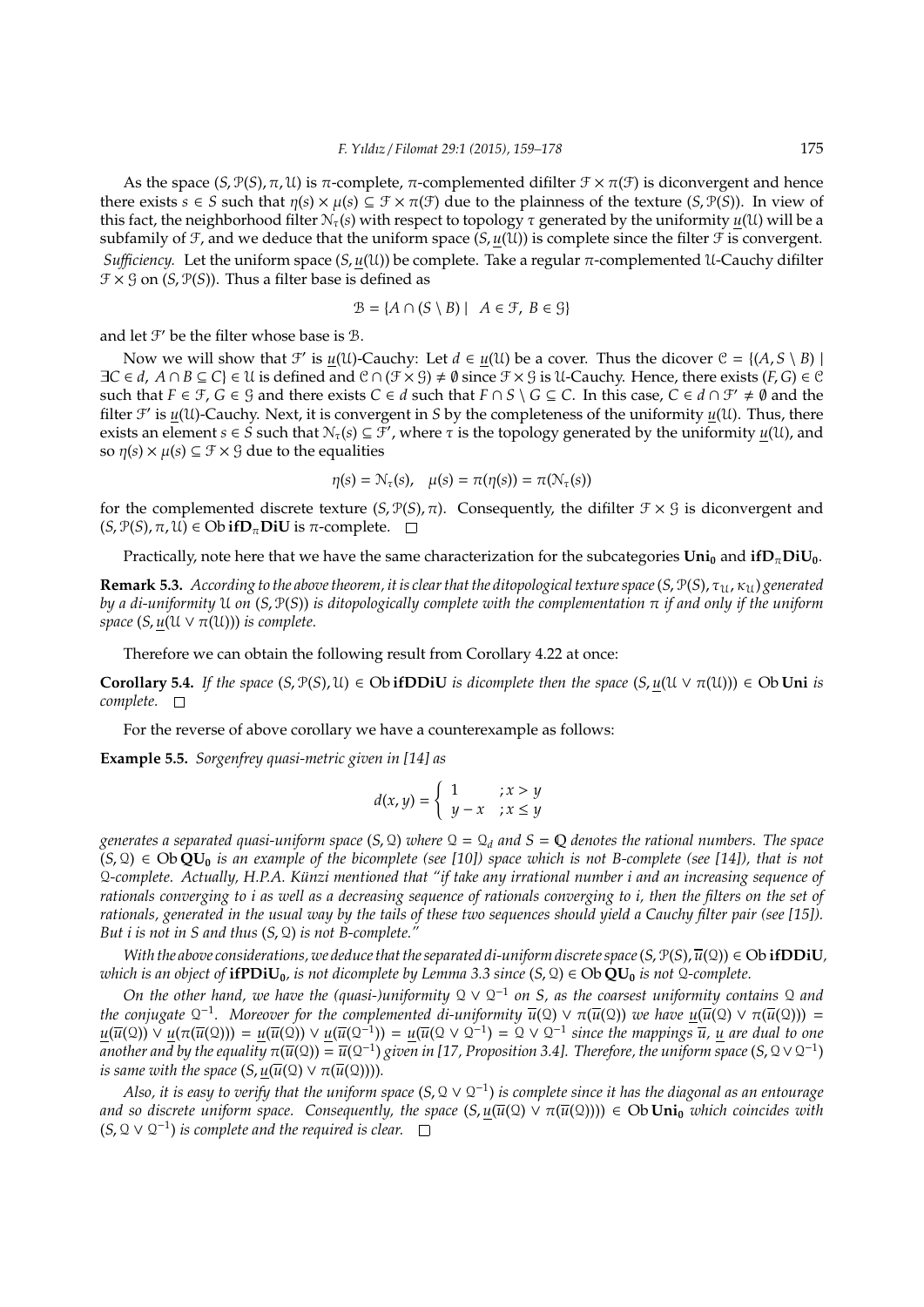Note here that the space  $(S, \mathcal{P}(S), \pi, \overline{u}(\mathcal{Q} \vee \mathcal{Q}^{-1})) \in \mathrm{Ob} \, \mathbf{i} \mathbf{f} \mathbf{D}_{\pi} \mathbf{Di} \mathbf{U}_0$  is  $\pi$ -complete by Theorem 5.2. Thus Example 5.5 is also a counterexample for the converse of Proposition 4.17, as we promised in the previous section.

Now we introduce an other required concept which will also be needed later on.

**Definition 5.6.** *Let*  $(S, S, \tau, \kappa) \in \text{Ob if}$ **Ditop** *be almost plain. It is called jointly complete if the appropriate joint topology*  $\mathcal{J}_{\tau\kappa}$  *of* ( $\tau$ ,  $\kappa$ ) *on*  $S_p$  *admits a complete uniformity.* (*Here, the term joint topology is defined in [pg 186, [24]]*)

According to the above definition we have:

**Lemma 5.7.** *If the space*  $(S, P(S), \tau, \kappa) \in Ob$  **ifDitop** *is ditopologically complete with the set-complementation* π *then it is jointly complete.*

*Proof.* Let  $(S, \mathcal{P}(S), \tau, \kappa)$  be ditopologically complete with  $\pi$ . Thus there is a di-uniformity U such that  $\tau = \tau_{1}$ ,  $\kappa = \kappa_{\mathfrak{U}}$  and the complemented di-uniform discrete texture space  $(S, \mathcal{P}(S), \pi, \mathcal{U} \vee \pi(\mathcal{U}))$  is  $\pi$ -complete. In order to end the proof we want to find a complete uniformity  $\mathcal V$  such that the topology  $\tau_{\mathcal V}$  generated by  $\mathcal V$ coincides with the joint topology  $\mathcal{J}_{\tau\kappa}$  of  $(\tau, \kappa)$  on  $S_p$ .

Clearly we have a complete uniformity  $u(U \vee \pi(U))$  on *S* by Theorem 5.2 and if choose  $\mathcal V$  as  $u(U \vee \pi(U))$ , then  $\tau_v = \tau_{\mathfrak{U} \vee \pi(\mathfrak{U})}$ . In addition, the equality  $\tau_{\mathfrak{U} \vee \pi(\mathfrak{U})} = \tau_{\mathfrak{U}} \vee \tau_{\pi(\mathfrak{U})} = \tau_{\mathfrak{U}} \vee \pi(\kappa_{\mathfrak{U}}) = \tau \vee \pi(\kappa) = \mathfrak{J}_{\tau\kappa}$  is trivial due to the fact that  $(\tau_{\pi(U)}, \kappa_{\pi(U)}) = (\pi(\kappa_U), \pi(\tau_U)).$ 

For the purpose of this section and the remainder of paper, we will define a next notion as follows:

**Definition 5.8.** *Let* (*S*, S, τ, κ) ∈ Ob **ifDitop** *be almost plain. It is called jointly real dicompact if the joint topological space*  $(S_p, \mathcal{J}_{\tau\kappa})$  *is realcompact.* 

Therefore the following statement arises clearly, since we are familiar with [25, Corollary 2.18 (2)]:

**Proposition 5.9.** *If*  $(S, \delta, \tau, \kappa) \in \text{Ob } \mathbf{if}$  **Ditiop** *is real dicompact then it is jointly real dicompact.*  $\square$ 

By virtue of the definition of realcompactness for a topological space, the following proposition is obtained:

**Proposition 5.10.** *If*  $(S, S, \tau, \kappa) \in \text{Ob } \textbf{if}$ **Ditop** *is jointly real dicompact then it is jointly complete.* 

*Proof.* Let  $(S, \delta, \tau, \kappa) \in$  Ob **ifDitop** be jointly real dicompact, so the appropriate joint topological space  $(S_p, \mathcal{J}_{\tau\kappa})$  is realcompact. Thus, it is easily seen that  $(S, \mathcal{S}, \tau, \kappa)$  is jointly complete. Indeed, the topology  $\mathcal{J}_{\tau\kappa}$ which is completely regular and Hausdorff, admits the uniformity  $\mathcal{U} = \mathcal{U}_{C(S_n)}$  such that  $\mathcal{J}_{\tau\kappa} = \tau_{\mathcal{U}}$  and  $\mathcal{U}$  is complete by the following characterization given in [12, Corollary 15.14]:

*"For a completely regular, Hausdorff space*  $(X, \tau)$ *, the uniform space*  $(X, \mathcal{U}_C)$  *with the initial uniformity*  $\mathcal{U}_C$ *generated by the ring C* = *C*τ(*X*) *of real-valued, continuous functions on* (*X*, τ)*, is (uniformly) complete if and only if the topological space*  $(X,\tau_{\mathfrak{U}_C})$  *is realcompact, where*  $\tau=\tau_{\mathfrak{U}_C}$  *".* 

Similar to the characterization mentioned in the end of above proof, let us recall the following equivalency given in [27, Theorem 3.8] and required for the statements which will be pointed out in the sequel.

**Theorem 5.11.** *Let*  $(S, S, \tau, \kappa) \in \text{Ob } \textbf{if}$  **Ditop** *be a completely biregular, bi-T*<sub>2</sub> *almost plain* \*-space. *Then*  $(S, S, \tau, \kappa)$ *is B-real dicompact if and only if the di-uniform texture space* (*S*, S, υ*B*) *is dicomplete. Here B denotes a bigenerating*  $s$ ub T-lattice of  $\text{BA}(S)$  and  $v_B$  denotes the initial di-uniformity generated by the T-lattice B, such that  $\tau=\tau_{v_B}$ ,  $\kappa = \kappa_{v_B}$ .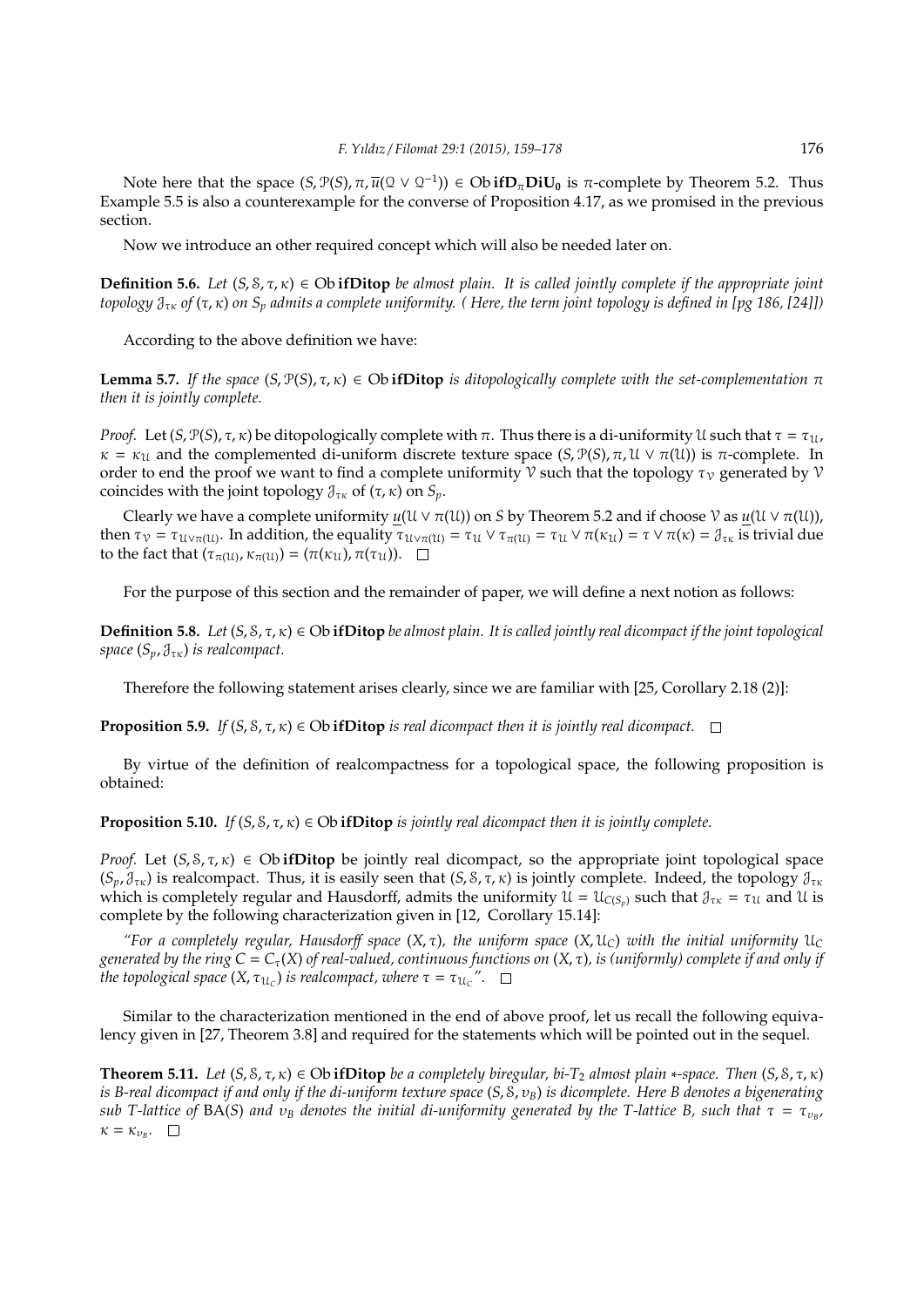As a crucial aim, now we will give some statements as we promised above for a ditopological almost plain texture space  $(S, S, \tau, \kappa)$ , with a similar approach to the expressions given in [8].

Firstly, by the necessity part of Theorem 5.11 we have:

The space  $(S, S, \tau, \kappa)$  is real dicompact  $(1) \implies (S, S, \tau, \kappa)$  is difilter complete (2).

Secondly, from Propositions 5.9, 5.10, we mention the following facts immediately:

The space  $(S, S, \tau, \kappa)$  is real dicompact  $(1) \implies (S, S, \tau, \kappa)$  is jointly real dicompact  $(5) \implies (S, S, \tau, \kappa)$  is jointly complete (4).

In addition, we have another requirements as follows:

The space  $(S, \delta, \tau, \kappa)$  is difilter complete  $(2) \implies (S, \delta, \tau, \kappa)$  is ditopologically complete  $(3) \implies (S, \delta, \tau, \kappa)$ is jointly complete (4) by Corollary 4.22 and Lemma 5.7, respectively, for the texturing  $S = \mathcal{P}(S)$  with the complementation  $\pi$ .

In conclusion, the all requirements mentioned above are illustrated in the following diagram, briefly :



Note that the opposite directions of requirements showed in the diagram need not be true.

Actually, some of them are true for the ditopologies generated by initial di-uniformities. For, if we work with the initial di-uniformity  $\mathcal{U}_{\text{BAG}}$  generated by the *T*-lattice BA(*S*) defined on the completely biregular almost plain bi-*T*<sub>2</sub> ∗-space (*S*, *S*,  $\tau$ ,  $\kappa$ ), it is easy to verify that the statement (2)  $\implies$  (1) is true by the sufficiency part of Theorem 5.11.

In addition, the statements (4)  $\implies$  (5) and (3)  $\implies$  (5) are true for the ditopological spaces which are corresponding counterparts of the classical bitopological and topological spaces which have no closed discrete subspaces of Ulam-Measurable Cardinality by using [12, (Shirota) Theorem 5.20] and [12, Section 12.2].

Now, for (3)  $\implies$  (2), firstly let us prove (3)  $\implies$  (1) for the bitopological case:

If take the initial quasi-uniformity 2 generated by the family of pairwise continuous, real-valued functions on a bitopological space (*S*, *u*, *v*) such that  $u = \tau_{\Omega}$ ,  $v = \tau_{\Omega^{-1}}$ , according to the paper [9] of Brümmer and Salbany, the quasi-uniform space  $(S, \mathcal{Q})$  is pairwise complete, that is the corresponding uniform space  $(S, Q \vee Q^{-1})$  is complete if and only if the space  $(S, \tau_Q, \tau_{Q^{-1}})$  is bitopologically realcompact in the sense of [9, Section 3 ], or bireal compact in the sense of [2].

As a result of the above facts, (3)  $\implies$  (1) is trivial for the ditopological discrete texture space  $(S, \mathcal{P}(S), \tau_{\mathcal{Q}}, (\tau_{\mathcal{Q}^{-1}})^c)$ as the corresponding ditopological counterpart of the above bitopological space  $(S, \tau_Q, \tau_{Q-1})$ .

Therefore, we deduce that (3)  $\implies$  (2) is proved for the initial quasi-uniformities by using (1)  $\implies$  (2), even though it may not be true for the general case as we have seen in Example 5.5.

In addition to (3)  $\implies$  (1) which is also true for the initial di-uniformities, (3)  $\implies$  (5) will be directly true for the initial di-uniformities since  $(1) \implies (5)$  is satisfied in general.

Consequently, also note that we have a counterexample as [22, Example 4.5] for the converse of (1)  $\implies$  (5).

#### **Acknowledgement**

The author would like to thank the referees for their constructive comments, all suggestions which have helped improve the exposition and the readability of the paper.